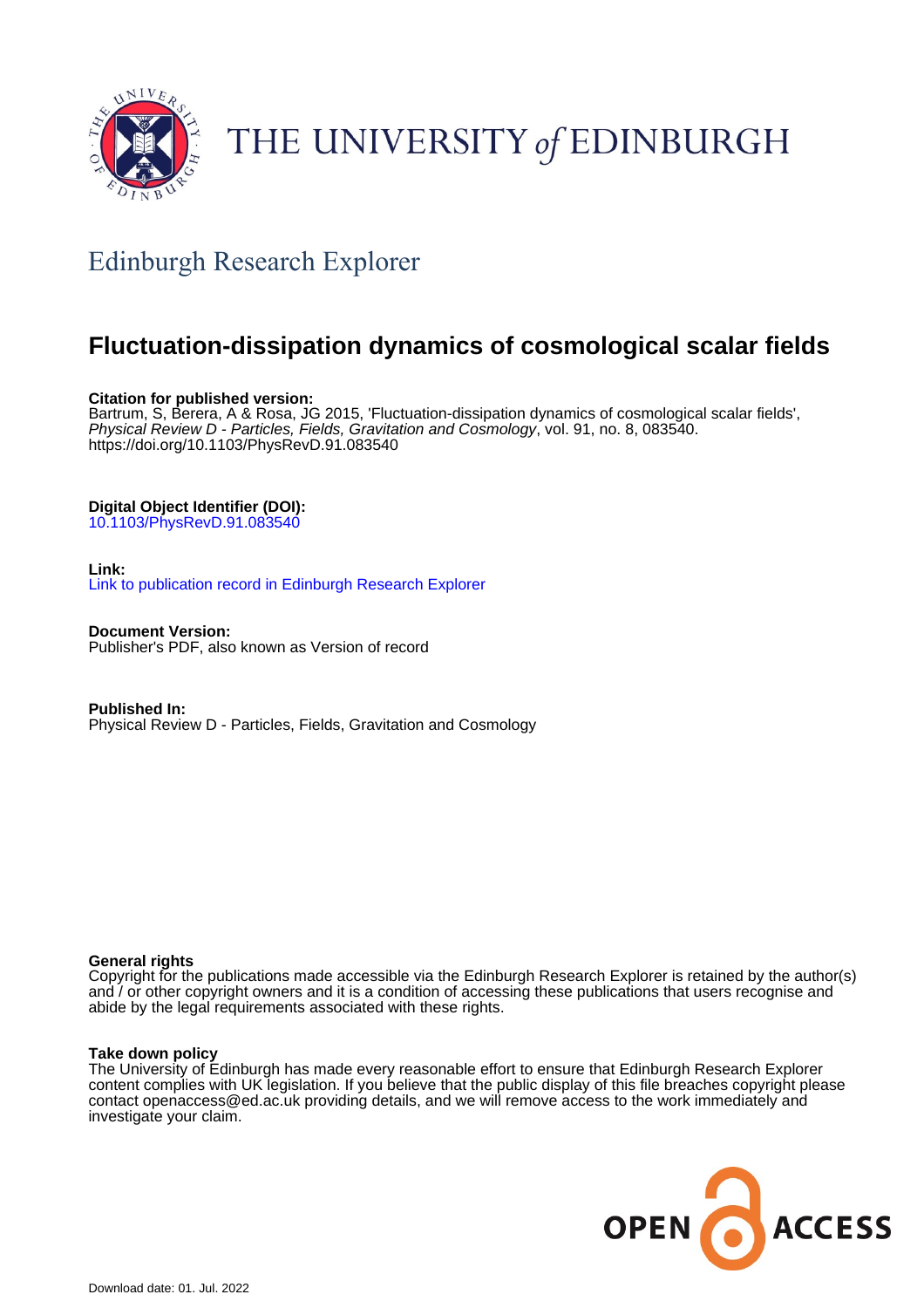#### Fluctuation-dissipation dynamics of cosmological scalar fields

Sam Bartrum,<sup>[1,\\*](#page-1-0)</sup> Arjun Berera,<sup>1,[†](#page-1-1)</sup> and João G. Rosa<sup>2,‡[,§](#page-1-2)</sup>

<span id="page-1-3"></span><sup>1</sup>SUPA, School of Physics and Astronomy, University of Edinburgh, Edinburgh EH9 3JZ, United Kingdom

 $^2$ Departamento de Física da Universidade de Aveiro and CIDMA,

Campus de Santiago, 3810-183 Aveiro, Portugal

(Received 8 January 2015; published 29 April 2015)

We show that dissipative effects have a significant impact on the evolution of cosmological scalar fields, leading to friction, entropy production and field fluctuations. We explicitly compute the dissipation coefficient for different scalar fields within the standard model and some of its most widely considered extensions, in different parametric regimes. We describe the generic consequences of fluctuationdissipation dynamics in the postinflationary universe, focusing in particular on friction and particle production, and analyze in detail two important effects. First, we show that dissipative friction delays the process of spontaneous symmetry breaking and may even damp the motion of a Higgs field sufficiently to induce a late period of warm inflation. Along with dissipative entropy production, this may parametrically dilute the abundance of dangerous thermal relics. Second, we show that dissipation can generate the observed baryon asymmetry without symmetry restoration, and we develop in detail a model of dissipative leptogenesis. We further show that this generically leads to characteristic baryon isocurvature perturbations that can be tested with cosmic microwave background observations. This work provides a fundamental framework to go beyond the leading thermal equilibrium semiclassical approximation in addressing fundamental problems in modern cosmology.

DOI: [10.1103/PhysRevD.91.083540](http://dx.doi.org/10.1103/PhysRevD.91.083540) PACS numbers: 98.80.-k, 11.30.Fs, 11.30.Qc, 98.80.Cq

#### I. INTRODUCTION

Scalar fields play a major role in modern cosmological theories. Depending on the balance between the kinetic, potential and gradient energy stored in these fields, they can mimic fluids with distinct equations of state and so have been proposed as leading candidates to describe the early phase of inflationary expansion, as well as dark matter and dark energy.

Scalar fields are also a key ingredient in modern particle physics theories and the recent discovery of what is now widely accepted to be the electroweak Higgs boson at the LHC puts the existence of fundamental scalar degrees of freedom on firm experimental ground. Indeed, these are ubiquitous in extensions of the standard model (SM) of particle physics, such as grand unified theories (GUT), supersymmetric theories or extradimensional scenarios, namely within the context of string/M-theory compactifications. The study of the cosmological dynamics of scalar fields, both at the classical and quantum levels, is thus of crucial importance to understand the early history of our Universe.

One of the most prominent roles of scalar fields is the phenomenon of spontaneous symmetry breaking in fundamental gauge theories, where vector bosons and fermions acquire mass through the Bose condensation of a scalar field. This process of spontaneous symmetry breaking sees an initial symmetric state go to a state of broken symmetry, all due to the change of a single parameter, the vacuum expectation value (vev) of a scalar field  $\langle \phi \rangle$ . The electroweak Higgs mechanism is the best known example of this simple idea, which is also expected to apply to the spontaneous breaking of higher-rank gauge symmetry groups that extend the SM at high-energy scales.

The significance of spontaneous symmetry breaking for cosmology was pointed out several decades ago by Kirzhnits and Linde [\[1\]](#page-22-0). They observed that this behavior would be a feature of quantum field theories at finite temperature, whereby at very high temperatures the vev of the scalar field would be a single value that restores symmetry and then, at some specific critical temperature, this vev would change and lead to a phase of broken symmetry. The description of this process fits well within the Landau theory of phase transitions. These two simple ideas of spontaneous symmetry breaking and its realization in finite temperature quantum field theory as a phase transition have been the foundation for cosmological phase transitions [\[2,3\].](#page-22-1) Such behavior has since been applied to numerous areas in cosmology including inflation, defects, baryogenesis [\[4\],](#page-22-2) and cosmic magnetic fields [\[5\]](#page-22-3).

The study of cosmological phase transitions has so far been centered primarily on their equilibrium properties. In particular, most of the interest has gone into studying the particle physics features in the symmetric and broken

<span id="page-1-0"></span>[<sup>\\*</sup>](#page-1-3) s.bartrum@sms.ed.ac.uk

<span id="page-1-1"></span>[<sup>†</sup>](#page-1-3) ab@ph.ed.ac.uk

<span id="page-1-2"></span>[<sup>‡</sup>](#page-1-3) Also at Departamento de Física e Astronomia, Faculdade de Ciências da Universidade do Porto, Rua do Campo Alegre 687, 4169-007 Porto, Portugal.

joao.rosa@ua.pt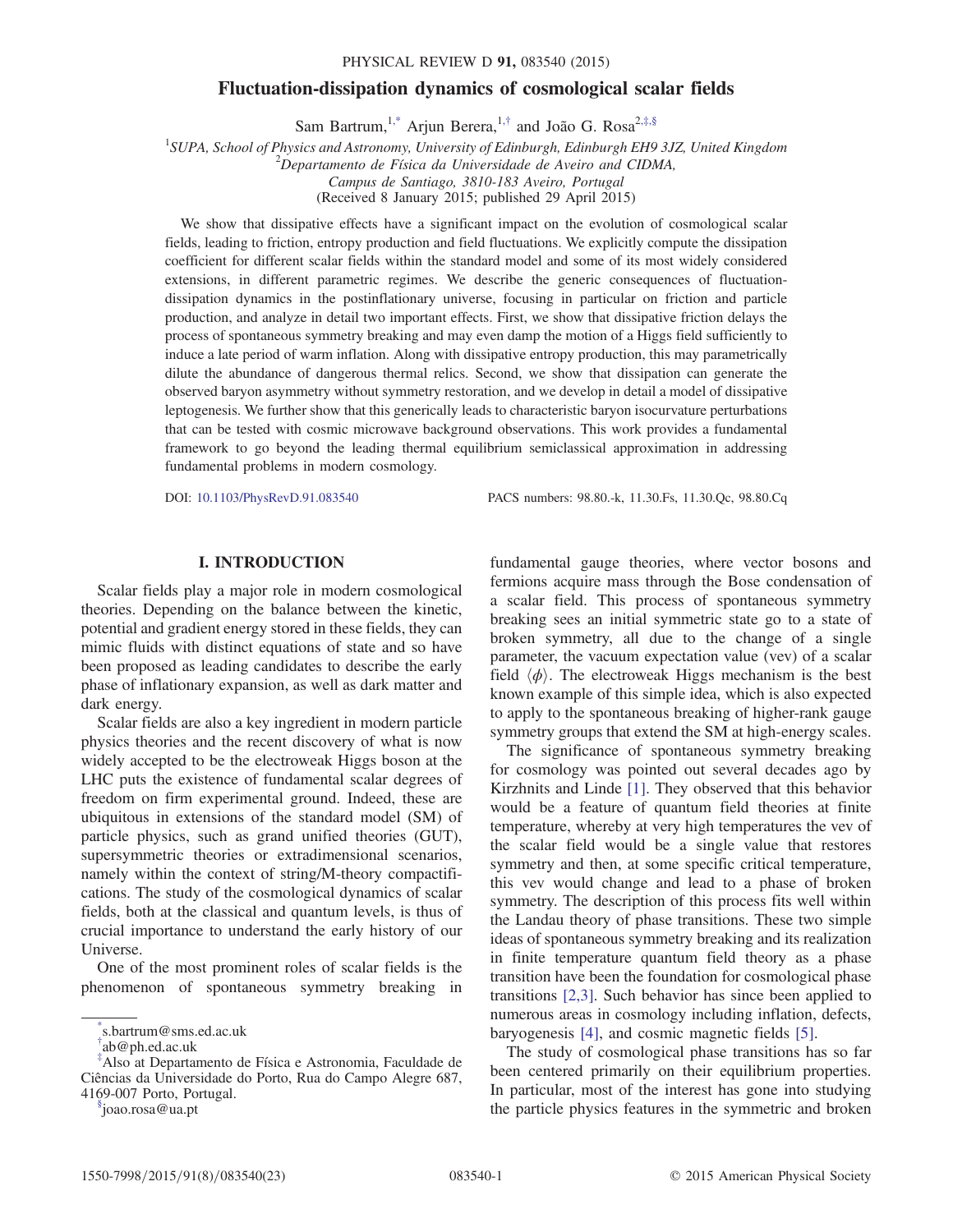phases. The dynamics that induces the change from one phase to the other is, however, also a necessary component of this entire process. This change will involve the motion of the order parameter  $\langle \phi \rangle$  from the symmetry-restored to broken phase. Since this scalar order parameter is the expectation value of a quantum field, which in general interacts with other fields that comprise the radiation bath, its evolution between the different phases will generically involve energy exchange. Due to the tendency for the equipartition of energy in dynamical systems, this appears primarily as energy exchange between the single dynamical scalar degree of freedom and the many degrees of freedom comprising the heat bath. This thus results in dissipation of the scalar field's energy into the ambient radiation fluid.

The order parameter experiences another effect when immersed in the radiation bath. All the random interactions of the bath constituents with the single order parameter will slightly push the scalar field around in all different directions, thus inducing fluctuations. These two processes of dissipation and fluctuations of the order parameter are intrinsically related to each other by the underlying dynamical quantum mechanical equations [\[6\]](#page-22-4). This is the basis of fluctuation-dissipation theorems and it is applicable to the dynamics of cosmological phase transitions just as it is to any phase transitions or out-of-equlibrium situation in condensed matter systems [7–[10\]](#page-22-5).

As such, wherever a cosmological phase transition is present, fluctuation-dissipation dynamics will be present hand in hand during the out-of-equilibrium transition period between the two equilibrium phases. This phase transition dynamics will add three new features to the equilibrium description. First, the background evolution of the scalar order parameter will affect the expansion behavior of the Universe. Second, there will be particle production. Third, there will be fluctuations created in the Universe in the wake of this transition. The first feature has been examined in great detail in the cosmology literature. For the last two features, there are many quantum field theory calculations of fluctuation and/or dissipation dynamics [11–[15,15](#page-22-6)–21] but very little has been explicitly applied to particle physics models during cosmological phase transitions. One exception is in the case of inflation, where warm inflation captures all three of these features [\[22](#page-22-7)–33]. However, cosmological phase transitions can and generically do occur with no inflation and, in these cases also, all three of these features will be present. They are an intrinsic part of the evolution history of the early Universe and the dynamics emerging from whatever is the underlying particle physics model.

Fluctuation-dissipation effects will, more generally, be present in the dynamics of any cosmological scalar field, regardless of the occurrence of phase transitions. For example, several completions of the SM predict the existence of very light scalars, such as extradimensional moduli or axionlike fields. These fields will be underdamped during the early inflationary phase and driven to potentially very large values by random quantum fluctuations. After inflation, once the expansion rate has decreased sufficiently, they will be able to dynamically relax to their minimum energy configuration. This may in several cases lead to large-amplitude oscillations that overclose the Universe or spoil the successful predictions of big bang nucleosynthesis (BBN) for light element abundances, which poses a considerable challenge for cosmological models in beyond the SM scenarios. Interactions with other degrees of freedom in the ambient heat bath may, however, induce energy dissipation and fluctuations in these scalar fields, modifying their dynamical evolution and potentially their role in the subsequent cosmic history.

Another case where fluctuation-dissipation dynamics may be of relevance is the cosmological variation of fundamental constants driven by scalar fields. These could include e.g. unknown scalars driving variations of the finestructure constant,  $\alpha$ , or even the cosmological evolution of the SM Higgs field, which determines all fermion masses and in particular the electron-proton mass ratio  $m_e/m_p$  (see e.g. [\[34\]](#page-22-8)). In the latter case dissipation could delay the electroweak phase transition, as we will discuss in this work for generic phase transitions, and potentially yield temporal variations of the electron-proton mass ratio  $m_e/m_p$ . Additionally, the associated fluctuations will also induce spatial variations of this ratio, which depending on their size and scale could in principle lead to observable effects.

This fluctuation-dissipation dynamics is not specific to near thermal equilibrium conditions. Whatever the statistical state is, a relation exists between the dissipation produced by the system and the fluctuations induced by the radiation bath. The near thermal equilibrium regime is, however, amenable to explicit calculations using welldeveloped thermal field theory methods and will be the focus of this paper. The early Universe is generally believed to be in a near thermal equilibrium state and so these calculations based on thermal field theory have significant relevance to it. Nevertheless, there could be processes in the early cosmic stages where a scalar field moves too quickly or the underlying microphysical processes are too slow to justify a near thermal equilibrium approximation. Thus it should be kept in mind that the calculations done in this paper could also be extended to these regimes; it would be a technical, albeit complicated, step further, but the underlying concept is the same as that developed in this paper.

It is the goal of this work to set the stage for the study of cosmological fluctuation-dissipation dynamics within concrete particle physics models. We discuss different examples of dissipation (and related noise) coefficients within the SM and beyond, exploring their distinct parametric regimes and domains of applicability. We then outline some of the generic consequences of dissipation, particle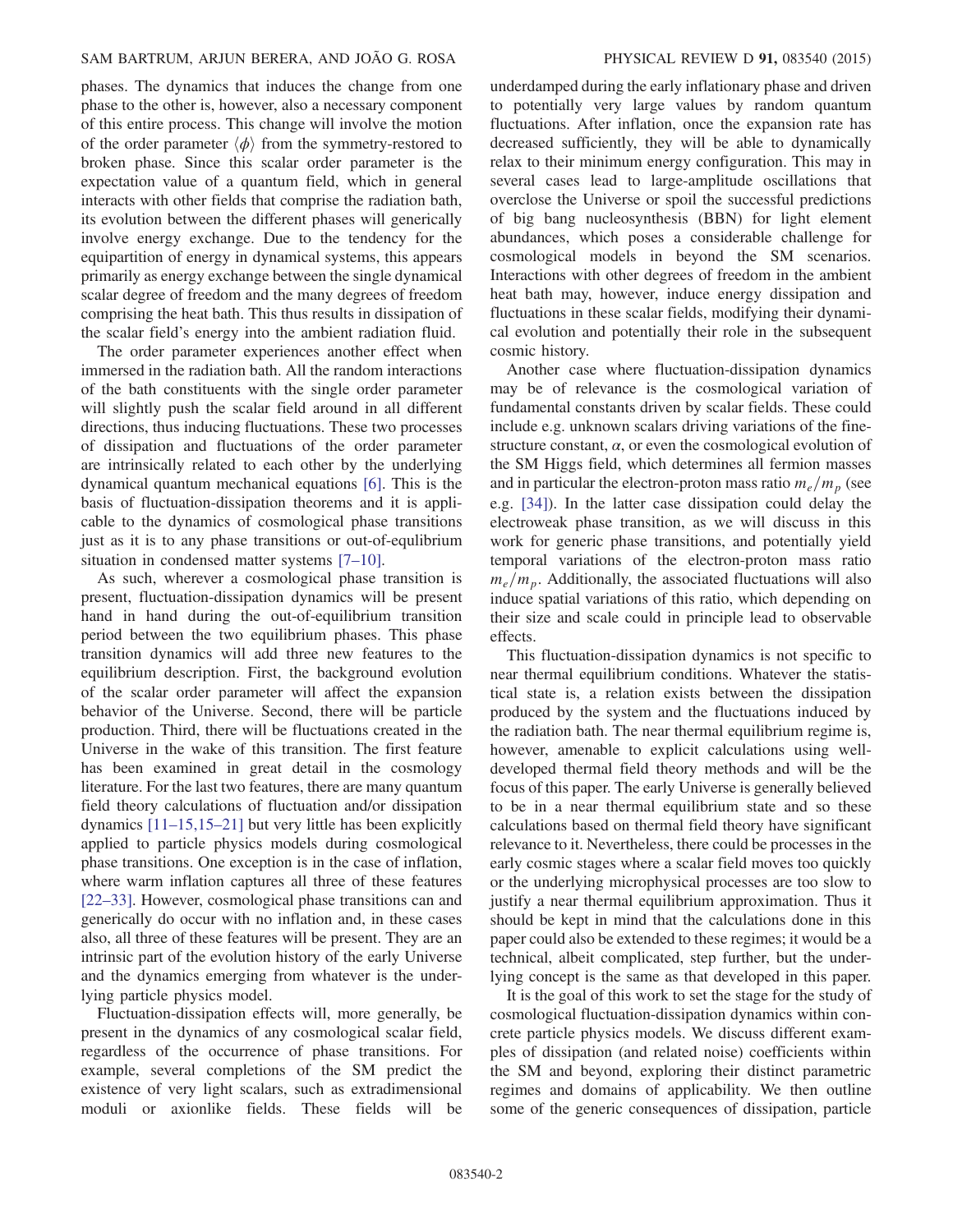production and induced fluctuations in the dynamics of cosmological scalar fields, both with and without the occurrence of phase transitions. We focus on the postinflationary dynamics, where the effects of fluctuationdissipation dynamics remain largely unexplored, there existing already a considerable literature devoted to this topic in inflationary cosmology in the context of the abovementioned warm inflation dynamics.

To better illustrate the cosmological impact of these processes, we analyze in detail two concrete scenarios. First, we consider a high-temperature phase transition in the early Universe, where the associated Higgs field can dissipate its energy into fermionic modes through standard Yukawa interactions. In particular, we show that, by slowing down the field's motion, dissipation will delay the phase transition, leading to additional entropy production and Hubble expansion that can dilute the abundance of dangerous relics such as topological defects. Furthermore, if the transition is sufficiently delayed, the Higgs field may come to dominate the energy balance and yield an additional (short) period of inflationary expansion. This results in a more efficient dilution of thermal relics, similarly to thermal inflation models, although dissipative friction can sustain accelerated expansion below the temperatures at which thermal effects can hold the Higgs field in the symmetric phase. Both thermal and dissipative (warm) inflation are, in fact, due to the same interactions between the Higgs field and the thermal bath degrees of freedom and may occur within the same cosmological phase transition, as we show in this work.

Second, we consider the relaxation of a scalar field from a large postinflationary value to its minimum energy configuration. We show that its coupling to a B- or Lviolating sector can lead to the dissipative production of a baryon or lepton asymmetry, respectively, in the spirit of the warm baryogenesis scenario proposed in [\[35\]](#page-22-9) in the inflationary context. To illustrate this generic mechanism, we develop a concrete model of dissipative leptogenesis, where dissipation results from the excitation and decay of heavy right-handed neutrinos, which gain a large Majorana mass from the coupling to a dynamical scalar field. As opposed to standard leptogenesis and other thermal baryogenesis scenarios, these are mainly produced off shell, which allows for baryogenesis at parametrically low temperatures and therefore avoids the troublesome overproduction of thermal relics.

These two examples show that dissipative effects can have an important role in the cosmic history, particularly in addressing some of the most important puzzles in modern cosmology. We therefore hope that they motivate a more thorough exploration of this topic and of more general nonequilibrium processes in cosmology.

This work is organized as follows. In Sec. [II](#page-3-0) we show examples of how dissipation arises within common particle physics models, focusing in particular on the electroweak phase transition and grand unified theories. In Sec. [III](#page-8-0) we describe the effects of fluctuation-dissipation dynamics in high-temperature phase transitions. In Sec. [IV](#page-13-0) we describe the postinflationary production of a baryon asymmetry through dissipative effects, describing in detail the dissipative leptogenesis scenario and its observational signatures. We summarize our main results and conclusions in Sec. [V,](#page-19-0) also discussing prospects for future research in this area.

# <span id="page-3-0"></span>II. FLUCTUATION-DISSIPATION DYNAMICS IN PARTICLE PHYSICS MODELS

The several scalar fields employed in particle physics and associated cosmological models are typically not isolated systems and generically interact with other degrees of freedom. Their dynamics is therefore described by a quantum effective action that encodes the effects of all interactions with other fields. In the cosmological context, this effective action must take into account the nontrivial statistical states of both the dynamical field and the degrees of freedom with which it interacts. The black-body spectrum of the cosmic microwave background (CMB) and the successful predictions of BBN show that the Universe was in a state very close to local thermal equilibrium for a great part of its early history, and we henceforth assume that all relevant particle states always remain near this configuration.

For static fields the effective action reduces to a local effective potential, which takes the well-known Coleman-Weinberg form at leading order in a perturbative expansion [\[36\]](#page-22-10). From the finite temperature effective potential one can derive the thermodynamic properties of the cosmological fields, such as their energy density, entropy and pressure, as well as thermal mass corrections. Static fields are, however, generically of little interest in cosmology, and for dynamical fields the effective action includes nonlocal effects beyond the leading effective potential approximation.

Time nonlocal effects may take different forms depending on the regime considered. The simplest case is the adiabatic regime, where the field varies on time scales that largely exceed the typical time scales of the relevant microphysical processes. This is for example the case for the inflaton field, which in the simplest scenarios is slowly rolling in order to produce a quasi–de Sitter phase. Local thermal equilibrium in the ambient heat bath can be maintained if scattering and/or decay processes within it are sufficiently fast, namely faster than Hubble expansion, such that an adiabatic approximation will be valid for large classes of cosmological scalar fields.

In the adiabatic limit, a system has sufficient time to relax to an equilibrium configuration in response to the perturbing effect of the time nonlocal terms in the effective action, and linear response theory can be used to study the system's evolution. The leading time nonlocal effect is dissipation of the scalar field's energy into the degrees of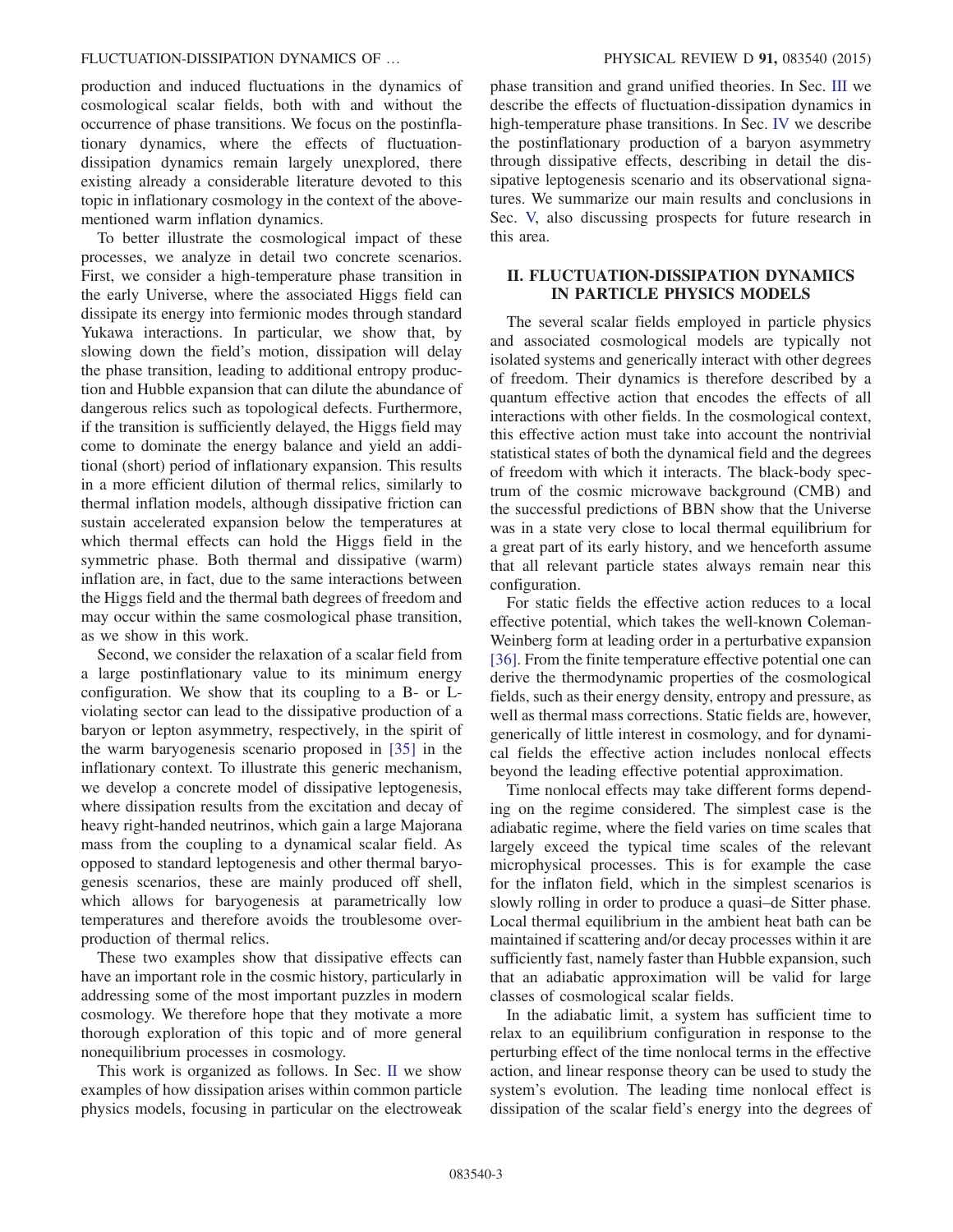freedom in the heat bath, which manifests itself through an effective friction term in the field's equation of motion.

The simplest example of this is the creation and subsequent annihilation of particle-antiparticle pairs coupled to the background field, where this coupling makes the amplitude of creation and annihilation field dependent. Suppose then that pairs are created at a time t where the scalar field takes a value  $\phi(t)$ . They will then annihilate at time  $t + \delta t$  where the field has shifted by an amount  $\delta\phi = \dot{\phi}\delta t + ...$  in the adiabatic regime, and to leading order there will be a net particle production proportional to  $\dot{\phi}$ , resulting in a transfer of energy from the scalar field into the produced degrees of freedom. This will perturb the local thermal equilibrium in the ambient heat bath but the system can relax into a new equilibrium configuration if adiabatic dissipation is slower than other microphysical processes.

Dissipation corresponds to the systematic effect of the particles in the heat bath on the evolution of the field and the resulting friction opposes the latter's evolution through the creation and annihilation of particles in the heat bath in a field-dependent fashion, as outlined above. This is entirely analogous, for example, to the systematic friction force produced on a moving mirror by a rarefied gas of molecules that randomly hits the mirror in a Brownian motion [\[37\].](#page-22-11) Much like this random Brownian motion also resulting in an irregular motion of the mirror, fluctuations in the cosmological heat bath will also backreact on the evolution of the scalar field and introduce a degree of randomness. The two effects, fluctuations and dissipation, result from the same interactions between the scalar field and the heat bath and are thus interconnected. This is a general result that applies to large classes of dissipative systems in nature and is known as the fluctuationdissipation theorem, the details of which depend on the statistical state of the system and its microscopic properties.

<span id="page-4-1"></span>The combined effect of fluctuations and dissipation leads to an effective Langevin-like equation for a cosmological scalar field interacting with the ambient heat bath of the form (see e.g. [\[15,21,27,38](#page-22-12)–40] and references therein)

$$
\ddot{\phi} + (3H + \Upsilon)\dot{\phi} - \frac{1}{a^2}\nabla^2\phi + V'(\phi) = \zeta, \qquad (1)
$$

where  $\Upsilon$  denotes the dissipation coefficient and  $\zeta$  the related random noise term, with the remaining terms yielding the usual Klein-Gordon equation in a flat Friedmann-Robertson-Walker universe. In the adiabatic regime, the noise term is Gaussian to leading order and its correlator satisfies the following fluctuation-dissipation relation in momentum space [\[33,41,42\]](#page-22-13):

<span id="page-4-0"></span>
$$
\langle \zeta(\mathbf{k},t)\zeta(\mathbf{k}',t')\rangle = \left[ (1+2n(k))\frac{3H^2\sqrt{1+4\pi Q/3}}{\pi} + 2\Upsilon T \right] a^{-3}(2\pi)^3 \delta^3(\mathbf{k}+\mathbf{k}')\delta(t-t'),\tag{2}
$$

where we have also included a "quantum noise" contribution, given by the first term within brackets and  $Q = \Upsilon/3H$ . This results from a coarse-graining of the scalar field as employed in the stochastic approach to inflation [\[43\],](#page-22-14) with short-wavelength (subhorizon) field modes inducing an effective noise in the dynamics of the long-wavelength classical modes. While the form in Eq. [\(2\)](#page-4-0) is obtained for a sharp mode splitting, a smooth filtering function generically results in a colored noise distribution [\[44\]](#page-22-15). We have also included the effect of a generic phasespace mode distribution  $n(k)$  [\[42\]](#page-22-16), which vanishes in the standard stochastic inflation approach, but becomes significant, in particular, when the scalar field is itself thermalized and  $n(k)$  is the Bose-Einstein distribution. For example, for  $T \gg H$ ,  $|V''(\phi)|$  and  $Q \ll 1$ , the first term within brackets becomes proportional to HT for modes crossing the horizon.

As discussed above, the dissipative friction term is associated with a net particle creation in the ambient heat bath. One can then integrate Eq. [\(1\)](#page-4-1) and average over the noise term to obtain the evolution of the scalar field's energy density, and use energy conservation to derive the associated equation for the heat bath:

$$
\dot{\rho_{\phi}} + 3H\dot{\phi}^2 = -\Upsilon\dot{\phi}^2, \qquad \dot{\rho_{\alpha}} + 3H(\rho_{\alpha} + p_{\alpha}) = \Upsilon\dot{\phi}^2,
$$
\n(3)

where we take the heat bath to be described, to leading order, by a perfect fluid of density  $\rho_{\alpha}$  and pressure  $p_{\alpha}$ . If it is composed of relativistic particles that thermalize sufficiently fast, the latter corresponds to a radiation fluid with equation of state  $p_R = \rho_R/3$ .

As we discuss below in more detail, we will be mainly interested in interactions between cosmological scalar fields and other (complex) scalar and fermionic degrees of freedom. Gauge interactions may also be of relevance for early universe cosmology, but since the main features of vector boson interactions are well described by scalar degrees of freedom we will not consider this case explicitly to simplify our discussion. We thus consider a generic (renormalizable) Lagrangian of the form

$$
\mathcal{L} = f(\phi)|\chi|^2 + g\phi\bar{\psi}\psi,\tag{4}
$$

<span id="page-4-2"></span>where  $\chi$  and  $\psi$  denote complex scalar and fermion fields in the heat bath and  $f$  $(\phi)$  is a generic function of the dynamical scalar field we are interested in.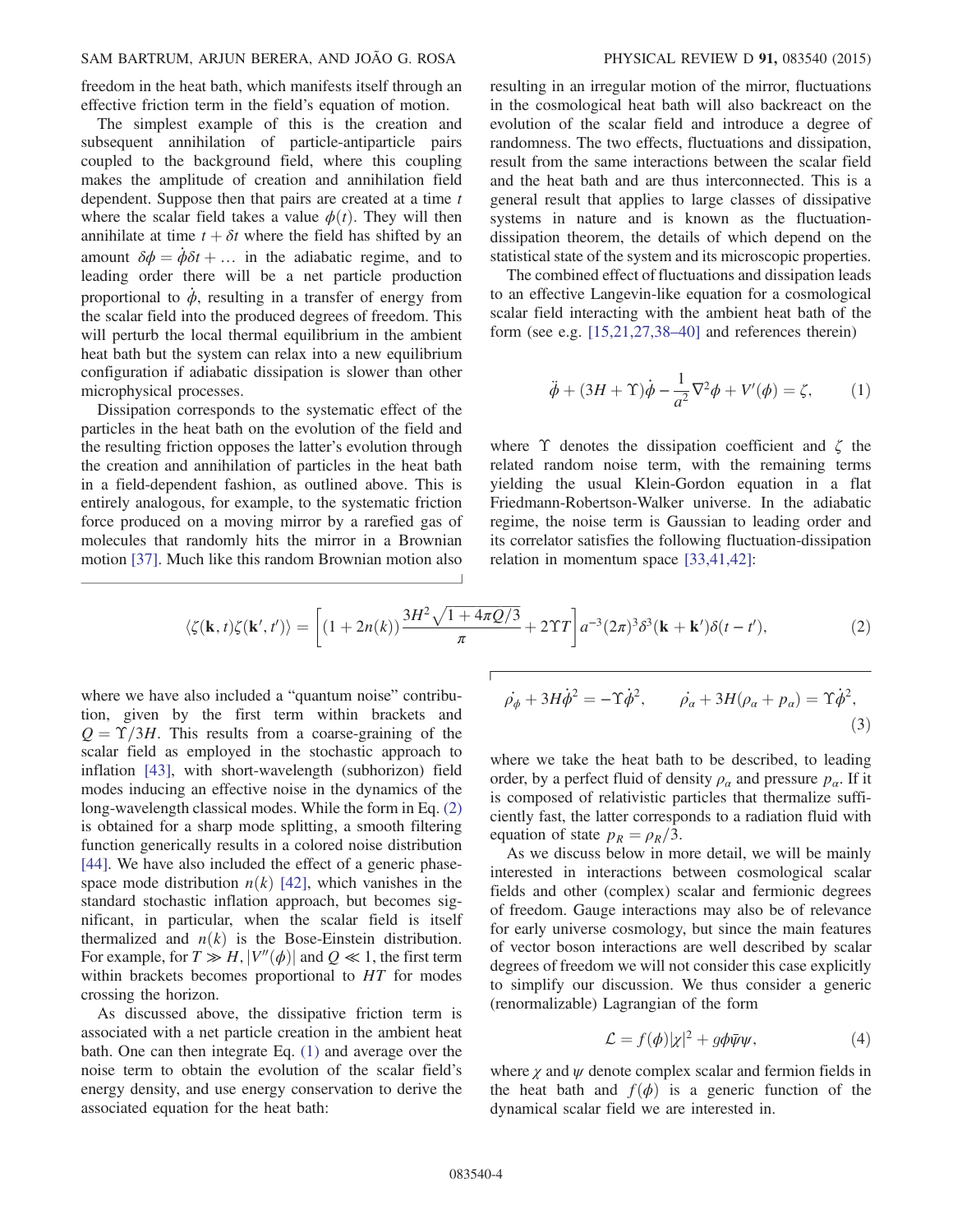<span id="page-5-0"></span>

FIG. 1. Leading one-loop contributions of scalar and fermion degrees of freedom to the dissipation coefficient. The thick dashed and solid lines indicate dressed propagators for scalars and fermions, respectively.

The leading one-loop contributions of these interactions to the effective action are illustrated in Fig. [1](#page-5-0) and, for a nearly thermal heat bath at temperature  $T = 1/\beta$ , these yield an adiabatic dissipation coefficient of the form

<span id="page-5-1"></span>
$$
\Upsilon = \frac{f'(\phi)^2}{T} \int \frac{d^4 p}{(2\pi)^4} \rho_\chi(p_0, \mathbf{p})^2 n_B(p_0) (1 + n_B(p_0)) \n+ \frac{g^2}{2T} \int \frac{d^4 p}{(2\pi)^4} \text{Tr}[\rho_\psi(p_0, \mathbf{p})^2] n_F(p_0) (1 - n_F(p_0)),
$$
\n(5)

where  $n_B(\omega) = (e^{\beta \omega} - 1)^{-1}$  is the Bose-Einstein and  $n_F(\omega) = (e^{\beta \omega} + 1)^{-1}$  is the Fermi-Dirac distribution for particle modes of energy  $\omega$ . The functions  $\rho_{\chi}$  and  $\rho_{\psi}$ represent the spectral functions of the scalar and fermion fields in the heat bath and can be computed from the corresponding (dressed) propagators at finite temperature, using e.g. the real-time formalism [\[33,45](#page-22-13)–47]. For example, in the scalar field case one obtains

$$
\rho_{\chi} = \frac{4\omega_p \Gamma_{\chi}}{(p_0^2 - \omega_p^2)^2 + 4\omega_p^2 \Gamma_{\chi}^2},\tag{6}
$$

where  $\omega_p = \sqrt{|\mathbf{p}|^2 + m_\chi^2}$ , with the field mass corresponding to its renormalized value including thermal corrections, and  $\Gamma_{\chi}$  is the (finite temperature) decay width of the field. A similar, albeit more complicated expression can be obtained in the fermionic case [\[46\].](#page-22-17)

From Eq. [\(5\)](#page-5-1) one can deduce a few generic aspects of dissipation coefficients in the adiabatic regime. First, we see that if the fields  $\gamma$  and  $\psi$  were in a trivial (vacuum) state, the dissipation coefficient would vanish. Dissipation is thus an effect intrinsic to the motion of the scalar field in the presence of a heat bath with nontrivial occupation numbers, corresponding as argued above to the systematic effect of the heat bath degrees of freedom on the field's motion. Second, the spectral functions correspond to the imaginary part of the field propagators and are consequently proportional to their decay width, as shown above. Hence, if the field's  $\chi$  and  $\psi$  were stable there would be no dissipation. However, at finite temperature interacting fields always have a nonzero decay width, arising from a combination of decays, inverse decays and Landau damping processes. Finally, the dissipation coefficient will in general be both field and temperature dependent. The temperature dependence is explicit in the distribution functions but will also arise in general in the masses and decay width of the fields. The field dependence can be explicit in the scalar case, for a generic function  $f$  $(\phi)$ , but will also arise from the masses (and consequently the decay width of the fields), noting that from Eq. [\(4\)](#page-4-2) one obtains at tree level  $m_{\chi}^2 = f(\phi)$ and  $m_{\psi}^2 = g^2 \phi^2$ .

The integrals in Eq. [\(5\)](#page-5-1) can be computed numerically in general, there existing, however, two approximate regimes where the computation can be performed analytically. In the low-temperature regime,  $m_{\chi}, m_{\psi_{\chi}} \gg T$ , the distribution functions  $n_B$ ,  $n_F$  become exponentially (Boltzmann) suppressed for on-shell field modes,  $p_0^2 = \omega_p^2$ , so that their contribution can be neglected. The main contribution in this case comes from off-shell or virtual modes with  $|\mathbf{p}|, p_0 \ll m_\gamma, m_\psi$ , for which the spectral functions take a simple form, e.g.  $\rho_{\chi} \simeq$  $4\Gamma_\chi/m_\chi^3$  in the scalar case. The low-momentum dissipation coefficient (LM) is thus approximately given by

<span id="page-5-3"></span>
$$
\Upsilon^{LM} \simeq \frac{16f'(\phi)^2}{T} \int \frac{d^4 p}{(2\pi)^4} \frac{\Gamma_\chi^2}{m_\chi^6} n_B (1 + n_B) + \frac{2g^2}{T} \int \frac{d^4 p}{(2\pi)^4} \frac{\text{Tr}(\text{Im}\Sigma^2)}{m_\psi^2} n_F (1 - n_F) \tag{7}
$$

where  $Im\Sigma$  is the imaginary part of the fermion self energy, from which their decay width can be extracted in the conventional way. This approximation is valid in the narrow width limit where  $m_i \gg \Gamma_i$  for  $i = \chi, \psi$  (see [\[47\]](#page-22-18) for more details). The integrals involving the distribution functions and the decay widths can then be performed numerically [\[46,47\]](#page-22-17). A simple example that we will consider below is the case where  $f(\phi) \propto \phi^2$ , with  $m_\chi \propto \phi$  and  $\Gamma_\chi \propto m_\chi$ . In this case, it is not difficult to see that  $\Upsilon^{\text{LM}} \propto T^3/\phi^2$  for the scalar contribution, while the corresponding fermionic contribution is suppressed by further powers of  $T/m_w \ll 1$  as shown in [\[46\]](#page-22-17).

In the opposite high-temperature regime,  $m_{\chi}, m_{\psi} \ll T$ , it is energetically possible to excite on-shell modes in the thermal bath and their occupation numbers are not Boltzmann suppressed. These will then give the dominant contribution to the dissipation coefficient, and one can expand the spectral functions about their poles at  $p_0 = \omega_p$ to yield

<span id="page-5-2"></span>
$$
\Upsilon^P \simeq \frac{f'(\phi)^2}{T} \int \frac{d^3 p}{(2\pi)^3} \frac{1}{\Gamma_\chi \omega_p^2} n_B (1 + n_B)
$$

$$
+ \frac{2g^2}{T} \int \frac{d^3 p}{(2\pi)^3} \frac{m_\psi^2}{\Gamma_\psi \omega_p^2} n_F (1 - n_F). \tag{8}
$$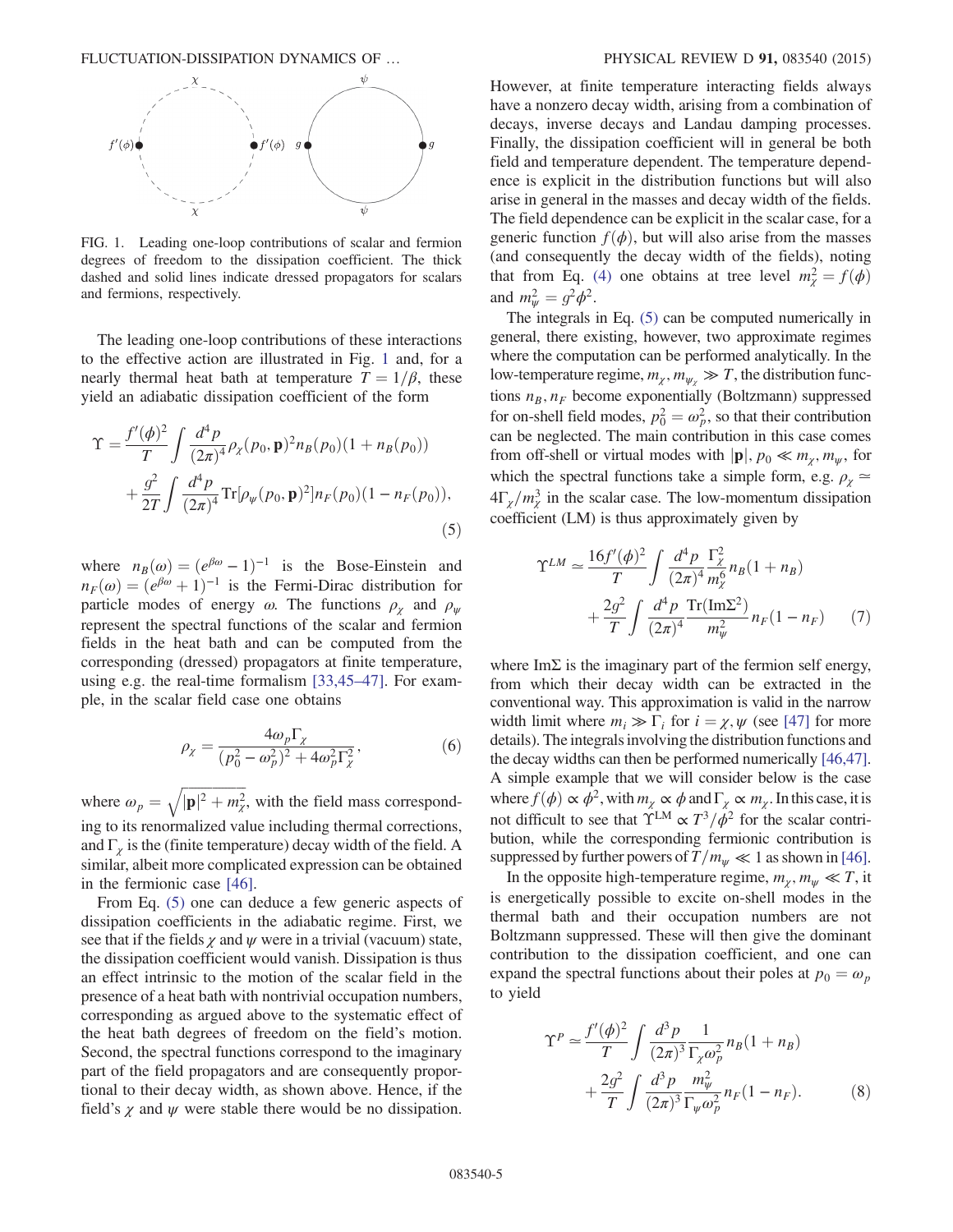The 3-momentum integrals can then be easily computed analytically in different regimes (see e.g. [\[47\]](#page-22-18)). In particular, for light on-shell modes one typically obtains  $\Gamma_i \propto m_i \propto T$ , for  $i = \chi, \psi$ , yielding  $\Upsilon^P \propto \phi^2/T$  for scalar modes and  $\Upsilon^P \propto T$  for fermionic modes [\[46,47\].](#page-22-17)

In the general case, the dissipation coefficient receives contributions from both on-shell and off-shell modes, and numerical calculations show that adding both contributions yields a very good approximation to the full result. In particular, it has been observed that the on-shell contribution can be dominant for masses  $m_i \gtrsim T$  despite the associated Boltzmann suppression, particularly for small decay widths [\[47\].](#page-22-18)

These two regimes will be relevant for different types of particle physics and cosmological scenarios. On the one hand, in a typical phase transition the relevant Higgs field is stabilized at the origin at high temperatures and starts rolling towards the minimum of its potential below a critical temperature (potentially after tunneling in a first order phase transition). In this case, the fields it couples to are initially light, and on-shell dissipation dominates. As T decreases and the field value approaches the true minimum, these fields become heavier and the contribution of lowmomentum modes will grow until it potentially dominates. On the other hand, a light scalar  $\phi$  can attain very large values during inflation, after which it will eventually roll towards the minimum of its potential. In this case, off-shell modes will typically dominate initially, while on-shell modes will become increasingly more significant if  $\phi$ evolves towards smaller values and  $\chi, \psi$  become lighter.

In the following we give a series of examples, by no means exhaustive, of dissipation coefficients for dynamical scalar fields in the SM and its typically considered extensions, within different dynamical regimes that may be relevant for the cosmic history.

#### A. Dissipation in the SM and supersymmetric extensions

The SM gauge group,  $SU(3)_c \times SU(2)_L \times U(1)_Y$ , is broken spontaneously to  $SU(3)_c \times U(1)_0$  by the nonvanishing vacuum expectation value of the electroweak Higgs boson. In typical cosmological scenarios, the reheating temperature after inflation largely exceeds the critical temperature of the electroweak phase transition. Quarks, leptons and electroweak gauge bosons are relativistic and in thermal equilibrium, and their backreaction on the Higgs effective potential at high temperatures stabilizes the Higgs field at the symmetric minimum. As the Universe cools down, the effective potential approaches its zerotemperature form and the Higgs field will roll towards the finite vev that spontaneously breaks the electroweak symmetry. As the field rolls from the origin towards the broken minimum, we then expect dissipative processes to be mainly mediated by on-shell quarks and leptons, as well as the weak gauge bosons. The former, in particular, have the following well-known Yukawa couplings to the Higgs field:

$$
\mathcal{L} \sim \lambda_e^{ij} \bar{e}_{R,i} \phi^\dagger L_j + \lambda_u^{ij} \bar{u}_{R,i} \phi q_j + \lambda_d^{ij} \bar{d}_{R,i} \phi^\dagger q_j + \text{H.c.,} \quad (9)
$$

where we have suppressed weak isospin and color indices, while the indices  $i$ ,  $j$  label the fermion generations. At high temperatures, the decay width of quarks and leptons is given essentially by Landau damping terms from the above Yukawa interactions, as well as gauge interactions [\[48\]](#page-22-19). The relevant dissipation coefficient is thus of the on-shell form given in Eq. [\(8\).](#page-5-2) Including both Yukawa and gauge contributions to the fermions' decay width we obtain

<span id="page-6-0"></span>
$$
\Upsilon_{SM}^P \simeq \frac{288\zeta(3)T}{\pi^3} \sum_{i=1}^3 \left( \frac{(\lambda_e^{ii})^2}{(\lambda_e^{ii})^2 + 4(g_1^2 + 3g_2^2)} + \frac{3(\lambda_u^{ii})^2}{(\lambda_u^{ii})^2 + 4(g_1^2 + 3g_2^2 + 8g_3^2)} + \frac{3(\lambda_u^{ii})^2}{(\lambda_d^{ii})^2 + 4(g_1^2 + 3g_2^2 + 8g_3^2)} \right),\tag{10}
$$

where  $g_i$  are the SM gauge couplings. We note that dissipation can also occur through the excitation of the  $W^{\pm}$  and Z gauge fields, although for simplicity we do not include this in the above expression. As  $\phi$  increases and T decreases eventually the masses of the SM particles will become heavier than the temperature and their on-shell contribution to dissipation becomes Boltzmann suppressed, with low-momentum dissipation of the form in Eq. [\(7\)](#page-5-3) becoming the dominant contribution.

Another example based on the same symmetry group arises within the minimal supersymmetric extension of the SM (MSSM), where two Higgs doublets are required to break the electroweak symmetry and give masses to all quarks and leptons. The MSSM superpotential is given by

$$
W = \mu H_u H_d + y_u H_u Q U^c + y_d H_d Q D^c + y_e H_d L E^c.
$$
\n(11)

As in the SM, in this case one finds dissipative channels for both Higgs scalar components,  $h_u$  and  $h_d$ , by exciting both fermion and sfermion degrees of freedom in the heat bath. At high temperatures these will have the forms  $\Upsilon \propto \phi^2/T$ and  $\Upsilon \propto T$  obtained above for sfermions and fermions, respectively, with  $\phi = h_{\mu}$ ,  $h_{d}$  (see also [\[49\]](#page-22-20)).

The simplest extension of the MSSM, known as the nextto-minimal supersymmetric SM (NMSSM), replaces the  $\mu$ term in the superpotential by a trilinear term  $q\Phi H_u H_d$ , where  $\Phi$  is a singlet chiral superfield. The effective  $\mu$  term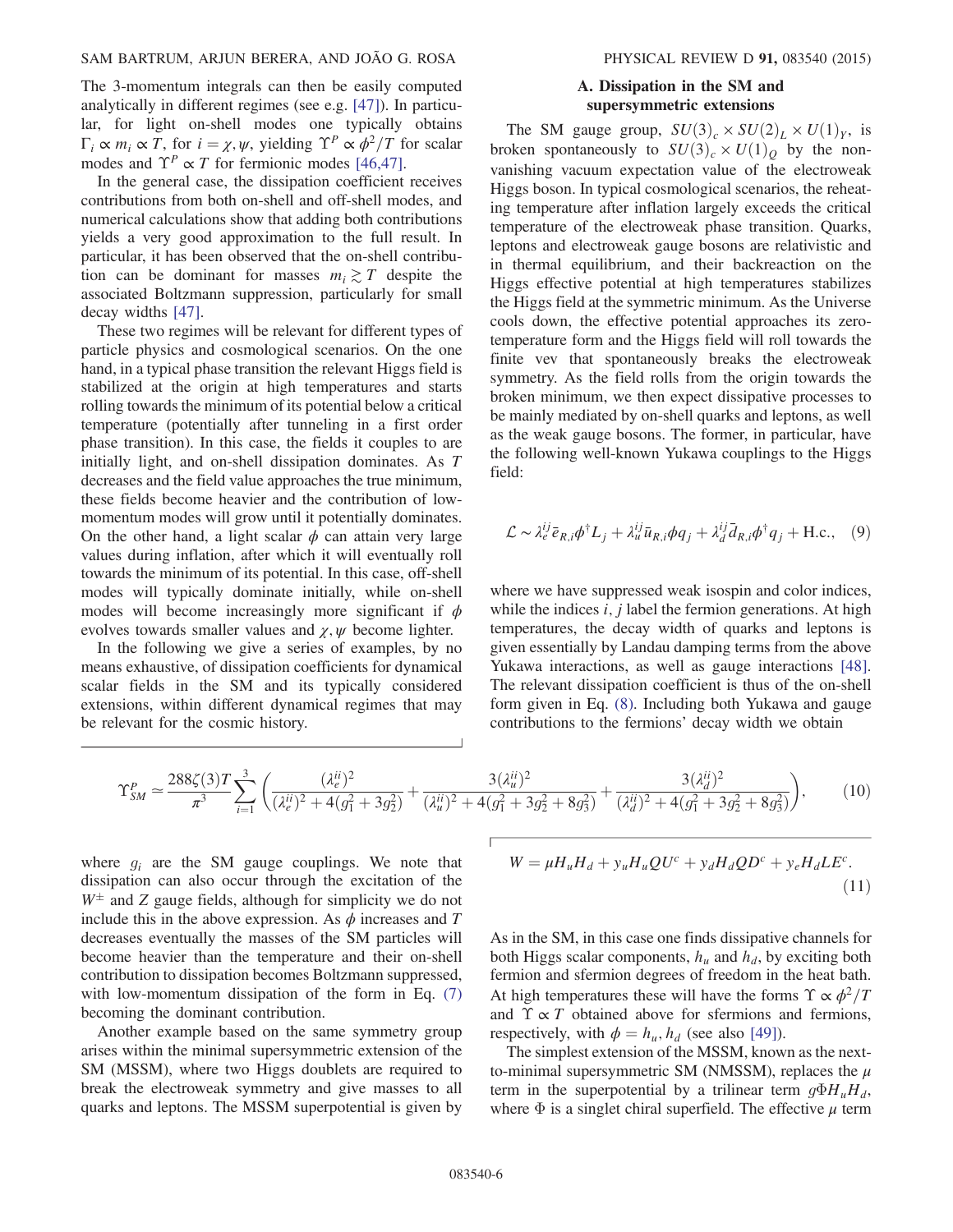is then given by the vev of the scalar component of  $\Phi$ , a possibility that helps address the smallness of the a priori unconstrained  $\mu$  parameter required for successful electroweak symmetry breaking (see e.g. [\[50\]](#page-22-21)). One can then envisage scenarios where the singlet scalar field,  $\phi$ , is driven towards (or maintained at) a large value during inflation, after which it will roll towards  $\langle \phi \rangle = \mu / g$ . Its coupling to both Higgs scalar doublets  $h_u$  and  $h_d$  is of the form given in Eq. [\(4\)](#page-4-2) and explicitly as

$$
\mathcal{L}_S = g^2 |\phi|^2 (|h_d|^2 + |h_u|^2) + g \phi^\dagger h_d^\dagger y_u^{ij} \tilde{q}_i \tilde{u}_j^c + g \phi^\dagger h_u^\dagger (y_d^{ij} \tilde{q}_i \tilde{d}_j^c + y_e^{ij} \tilde{l}_i \tilde{e}_j^c) + \text{H.c.},
$$
(12)

so that the singlet field can dissipate its energy through excitation of both scalar doublet components and their fermionic superpartners, which decay into the SM fermions and sfermions. If the initial field value is large, the dominant contribution to the dissipation coefficient is given by off-shell scalar modes as discussed above and the dissipation coefficient is approximately given by

$$
\Upsilon_{\text{NMSSM}}^{\text{LM}} \simeq C_{\phi} \frac{T^3}{\phi^2},
$$
  
\n
$$
C_{\phi} \simeq \frac{1}{8\pi} \sum_{ij} (3(y_u^{ij})^2 + 3(y_d^{ij})^2 + (y_e^{ij})^2),
$$
 (13)

where  $i$ ,  $j$  run over family indices.

# B. Dissipation in grand unified theories: an  $SU(5)$  example

There is significant evidence for the unification of the SM gauge couplings at high-energy scales, particularly within the context of the MSSM [\[51](#page-22-22)–54], which points towards the existence of a larger gauge symmetry group.

Several GUT have been proposed where this gauge group is spontaneously broken into the SM gauge group through a Higgs-like mechanism, with  $SU(5)$  and  $SO(10)$ being the simplest and most studied examples (see e.g. [\[55\]](#page-22-23)). In GUT models the relevant Higgs fields are coupled to gauge bosons and matter fields, such that fluctuationdissipation dynamics may play an important role in their cosmological evolution.

If GUT symmetries are restored after inflation, for a sufficiently high reheating temperature, the Higgs fields roll from the symmetric point to the symmetry-breaking minimum once the temperature drops below a critical value. This may be preceded by a tunneling event if the transition is first order, depending on the particle content of the GUT model [\[2\]](#page-22-1), but dissipative rolling will always occur. This scenario may, however, be troublesome for cosmology since symmetry breaking typically leads to the generation of dangerous topological defects such as

monopoles, which may overclose the Universe. Although postinflationary symmetry restoration is appealing from the point of view of thermal GUT baryogenesis models, there are viable alternative mechanisms for the production of a cosmological baryon asymmetry such as the dissipative baryo/leptogenesis mechanism that we describe in Sec. [IV.](#page-13-0)

In the case where GUT symmetries are not restored during reheating, the relevant Higgs fields may nevertheless find themselves displaced from the symmetry-breaking minimum after inflation. This occurs if the Higgs fields are light during inflation, being frozen at some initial value or even driven to larger values by random quantum fluctuations. Dissipation will then also be relevant in the postinflationary eras as the fields roll towards the true minimum of their potential.

To illustrate the form of dissipative effects in GUT models, we consider the simplest case of  $SU(5)$ , bearing in mind that similar processes will generically occur for higher-rank gauge groups where many other dynamical scalars and dissipative channels may be present. In fact, in Sec. [IV](#page-13-0) we consider the particular example of a scalar field responsible for the Majorana mass of right-handed neutrinos that is naturally embedded in  $SO(10)$  models.

 $SU(5)$  is broken into the SM gauge group by the vev of an adjoint Higgs field,  $24<sub>H</sub>$ , which gives masses to the gauge and fundamental Higgs field components that are associated with the broken symmetries. The adjoint scalar potential takes the form

$$
V(24_H) = -\mu^2 \text{Tr}[24_H^2] + a \text{Tr}[24_H^2]^2
$$

$$
+ b \text{Tr}[24_H^4] + c \text{Tr}[24_H^3], \tag{14}
$$

which, in certain parametric regimes, has an absolute minimum in the direction  $\phi$ diag $(2, 2, 2, -3, -3)/\sqrt{30}$  that preserves the SM gauge group. Interactions between the adjoint and fundamental Higgs fields are given by

$$
\mathcal{L}_{s} = -\frac{A^{2}}{2} 5_{H}^{\dagger} 5_{H} + \frac{B}{4} (5_{H}^{\dagger} 5_{H})^{2} + C 5_{H}^{\dagger} 5_{H} \text{Tr}[24_{H}^{2}] + D 5_{H}^{\dagger} 24_{H}^{2} 5_{H} + E 5_{H}^{\dagger} 24_{H} 5_{H},
$$
\n(15)

while the latter is coupled to the SM matter fermions in the 10 and  $\bar{5}$  representations via Yukawa couplings of the form

$$
\mathcal{L}_Y = Y_5^{ij} \bar{5}_{Fi} 10_{Fj} 5_H^* + \frac{1}{8} \epsilon_5 Y_{10}^{ij} 10_{Fi} 10_{Fj} 5_H + \text{H.c.} \quad (16)
$$

Decomposing these fields in terms of SM representations, we find the following interaction Lagrangian involving the symmetry-breaking scalar direction  $\phi$ , the doublet and triplet Higgs fields,  $H$  and  $T$ , and the SM quarks and leptons: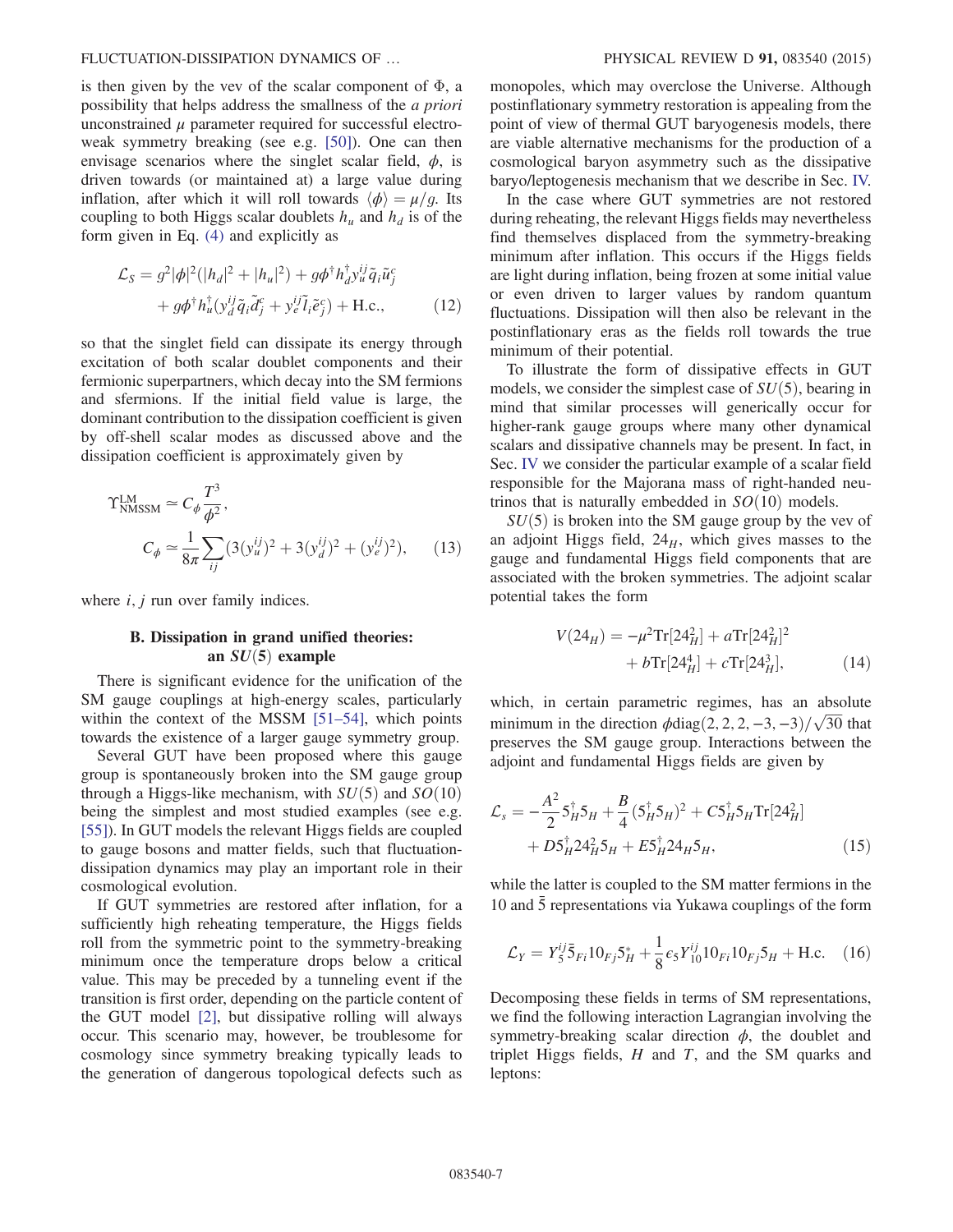<span id="page-8-1"></span>SAM BARTRUM, ARJUN BERERA, AND JOÃO G. ROSA PHYSICAL REVIEW D 91, 083540 (2015)

$$
\mathcal{L}_{int} = \left( -\frac{A^2}{2} + \frac{2E}{\sqrt{30}} \phi + \frac{2D}{15} \phi^2 + C\phi^2 \right) |T|^2 + \left( -\frac{A^2}{2} - \frac{3E}{\sqrt{30}} \phi + \frac{3D}{10} \phi^2 + C\phi^2 \right) |H|^2
$$
  
- 
$$
Y_5^{ij} (l_i q_j + d_i^c u_j^c) T^* - Y_{10}^{ij} \left( \frac{1}{2} q_i q_j + u_i^c e_j^c \right) T + Y_5^{ij} (L_i e_j^c + q_i d_j^c) H^* - Y_{10}^{ij} q_i u_j^c H + \text{H.c.}
$$
 (17)

As discussed above there are also gauge interactions, but for illustrative purposes we restrict ourselves to dissipative effects associated with the scalar and Yukawa interactions given above. Let us consider, in particular, the case where  $\phi$ has a large vev after inflation that is displaced from its true minimum. The leading  $C$  terms in Eq. [\(17\)](#page-8-1) give a large mass to the Higgs doublet and triplet, which are initially equal due to the large field vev, while a doublet-triplet mass splitting will only arise close to the minimum. These terms are of the generic form given in Eq. [\(4\)](#page-4-2) for  $\chi = H$ , T and we expect the main contribution to dissipation in this regime to correspond to virtual Higgs modes decaying into quarks and leptons. From Eq. [\(7\)](#page-5-3) we then obtain the following dissipation coefficient:

$$
\Upsilon_{\text{SU}(5)}^{\text{LM}} \simeq \frac{0.44 \, T^7}{C^2} \sum_{i,j} [10(Y_5^{ij})^4 + 8(Y_{10}^{ij})^4]. \tag{18}
$$

In a supersymmetric realization of  $SU(5)$  the SM fermions have scalar superpartners and, due to the holomorphic nature of the superpotential, two distinct Higgs fields in the  $5$  and  $\bar{5}$  representation are required. The relevant part of the superpotential is given by

$$
W = g\bar{5}_H 24_H 5_H + M\bar{5}_H 5_H + Y_5^{ij}\bar{5}_{Fi} 10_{Fj}\bar{5}_H
$$
  
 
$$
+ \frac{1}{8}\epsilon_5 Y_{10}^{ij} 10_{Fi} 10_{Fj} 5_H,
$$
 (19)

where the relevant scalar interactions are

$$
\mathcal{L}_{s} = Y_{5}^{ij} \left( \frac{2g\phi}{\sqrt{30}} + M \right) \tilde{t}_{u}^{\dagger} (\tilde{d}_{i}^{c} \tilde{u}_{j}^{c} - \tilde{l}_{i} \tilde{q}_{j}) \n+ Y_{10}^{ij} \left( \frac{2g\phi}{\sqrt{30}} + M \right) \tilde{t}_{d}^{\dagger} \left( \tilde{e}_{i}^{c} \tilde{u}_{j}^{c} + \frac{1}{2} \tilde{q}_{i} \tilde{q}_{j} \right) \n+ Y_{10}^{ij} \left( M - \frac{3g\phi}{\sqrt{30}} \right) \tilde{h}_{d}^{\dagger} \tilde{q}_{i} \tilde{u}_{j}^{c} \n+ Y_{5}^{ij} \left( M - \frac{3g\phi}{\sqrt{30}} \right) \tilde{h}_{u}^{\dagger} (\tilde{l}_{i} \tilde{e}_{j}^{c} + \tilde{q}_{i} \tilde{d}_{j}^{c}) + \text{H.c.}
$$
\n(20)

As in the nonsupersymmetry (SUSY) model, the lowtemperature regime for dissipation will be the relevant one after inflation if  $\phi$  attains a large vev,  $g\phi \gg M$ , and the GUT symmetry is not restored. Dissipation is in this case dominantly mediated by virtual scalar doublet and triplet Higgs modes that decay mainly into sfermion fields, as shown in [\[46\]](#page-22-17) for generic SUSY models of this form. The dissipation coefficient is then given by

$$
\Upsilon_{\text{SSU}(5)}^{\text{LM}} \simeq \frac{1}{16\pi} \frac{T^3}{\phi^2} \sum_{i,j} [10(Y_5^{ij})^2 + 8(Y_{10}^{ij})^2]. \tag{21}
$$

Note that dissipative effects will be more pronounced in this case compared to the non-SUSY model, since the dissipation coefficient is less suppressed by powers of  $T/m_{\gamma}$ , where  $\chi$  generically denotes the doublet and triplet Higgs scalars involved.

#### <span id="page-8-0"></span>III. FLUCTUATION-DISSIPATION DYNAMICS IN COSMOLOGICAL PHASE TRANSITIONS

Despite the numerous studies in the context of condensed matter systems, the dynamics of phase transitions in fundamental particle physics and cosmology remains largely unexplored. The recent discovery of the Higgs boson at the LHC, so far consistent with the SM predictions for the spontaneous breaking of the electroweak gauge symmetry, is the first experimental hint for the occurrence of a fundamental phase transition in the cosmic history and motivates further exploration of this topic. Moreover, the apparent unification of gauge couplings suggests, as discussed above, that one or more phase transitions may have occurred in the early stages of the Universe's history, spontaneously breaking a higher-ranked gauge group into  $SU(3)_c \times SU(2)_L \times U(1)_Y$ , in potentially several stages of a progressively lower degree of symmetry.

Cosmological Higgs fields are coupled to matter fields and gauge bosons, and the effects of dissipation and associated fluctuations will necessarily play a role in the evolution of the fields from a symmetric to a spontaneously broken symmetry phase. In this section, we discuss several potential effects of fluctuation-dissipation dynamics in generic cosmological phase transitions.

#### A. Thermal fluctuations and topological defects

The cosmological evolution of a generic Higgs field in the process of spontaneous symmetry breaking follows a Langevin-like equation of the form [\(1\)](#page-4-1), with both the noise term on the right-handed side and the dissipative friction term on the left-handed side playing an important role at different dynamical stages. Fluctuations will be primarily significant at the onset of the phase transition, just below the critical temperature at which the symmetric Higgs value can no longer be stabilized by thermal effects. In particular,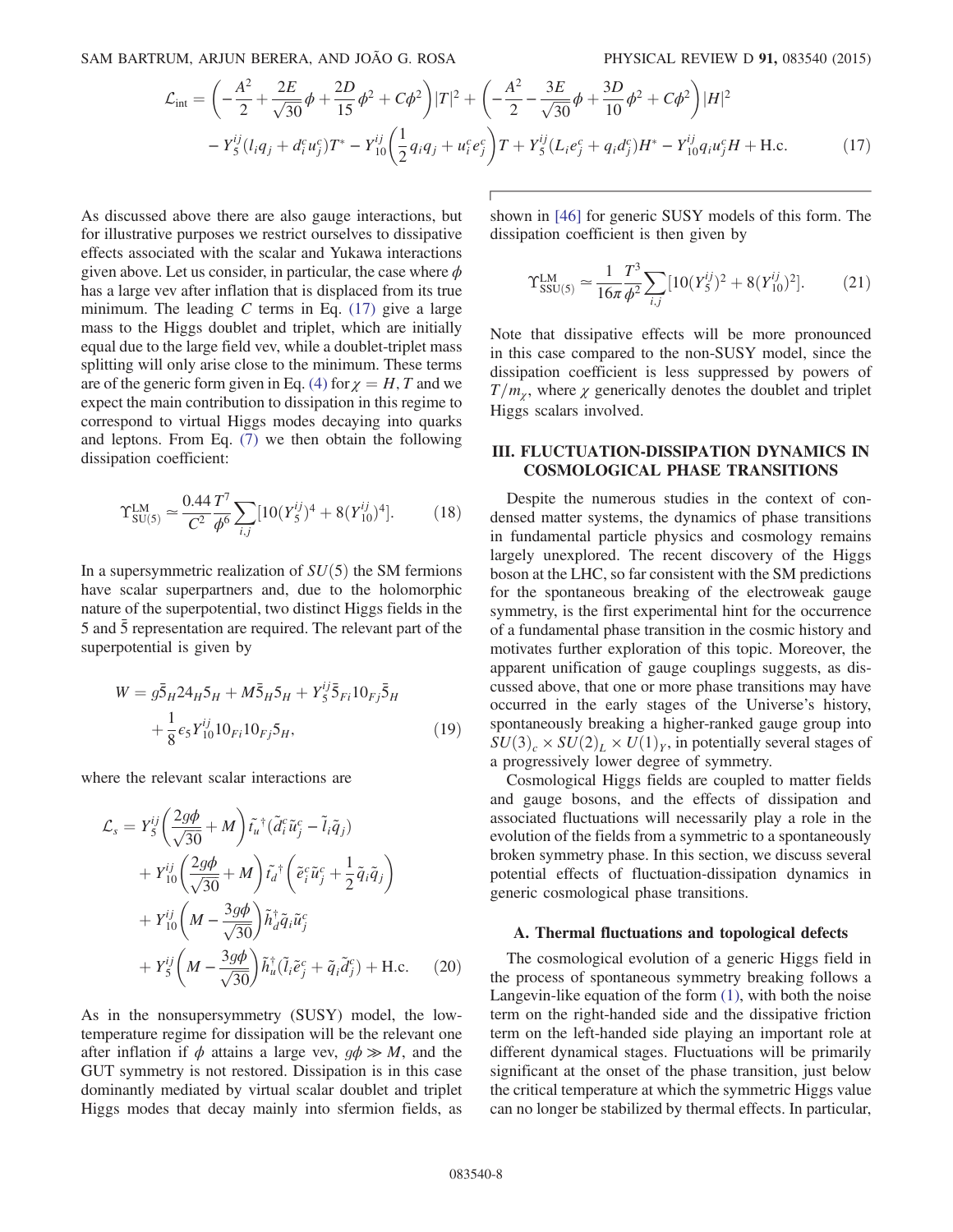in the absence of random fluctuations the field would remain at the unstable symmetric minimum, since this is nevertheless an extremum of the effective potential. The noise term in the Langevin-like equation is thus crucial in inducing the phase transition and in determining the direction within the vacuum manifold towards which the field's evolution will proceed.

Since the Higgs field is, on average, at rest at the onset of the phase transition, its dynamics will be initially governed by the Gaussian and white noise term in the adiabatic regime. As discussed earlier, the stochastic noise term encodes the effective backreaction of the ambient heat bath, also incorporating the inherent quantum nature of the field. On the one hand, the backreaction of the heat bath is directly related to the dissipation coefficient through the fluctuation-dissipation theorem and given by the term proportional to  $\Upsilon$  in the noise correlator [\(2\).](#page-4-0) On the other hand, the remaining quantum noise term, proportional to the Hubble parameter  $H$ , can be deduced from a coarsegraining of the quantum Higgs field, with short wavelength modes that are well within the Hubble horizon backreacting on the longer wavelength modes that one is interested in following. This stochastic approach has e.g. been successful in describing field fluctuations in both warm and cold inflation regimes [\[41\]](#page-22-24).

The phase transition will then initially be driven by the quantum and thermal/dissipative noise terms, which randomly kick the Higgs field away from and towards the symmetric minimum. This will proceed until the amplitude of the noise term becomes subdominant compared to the classical terms in the equation of motion, i.e. roughly when  $\sqrt{\Upsilon T} \lesssim V'(\phi)/H^2$  for strong dissipation. Random fluctuations will then effectively cease and the subsequent field dynamics will essentially be classical. However, the field is now spatially inhomogeneous and the classical evolution will drive it to different directions in the vacuum manifold at distinct spacetime points. The classical dynamics can nevertheless homogenize the field within causally connected patches, determined by the field's correlation length,  $\xi_c$ , that is at most the size of the cosmological horizon. If the Higgs field is relativistic at this stage,  $\xi_c \sim 1/T \ll H^{-1}$ , and so the temperature at which the noise term becomes inefficient will set the size and consequently the abundance of any topological defects that may form once the field settles into the lowest energy configuration. Some preliminary studies for the formation of topological defects in phase transitions including the effects of both thermal noise and dissipation have been performed in [\[56](#page-22-25)–58]. It would be interesting to further explore this in the context of the concrete particle physics models discussed above and within realistic cosmological settings. This is, however, beyond the scope of the present work, where we focus on the dissipative classical evolution.

One other related consequence of the noise term should nevertheless be pointed out. The inhomogeneity of the Higgs field resulting from its initial random motion will also induce a spatial variation of its gauge quantum numbers, generically sourcing magnetic fields [\[5,59\]](#page-22-3). Their strength will then also be determined by the correlation length at the time when the noise term becomes inefficient and, if sufficiently large, this may sow the seeds for galactic magnetic fields.

Although here we will not pursue these issues in further detail, it is worth emphasizing that the Langevin-like equation [\(1\)](#page-4-1) gives a fundamental framework for these studies. Given a particle physics model, one can compute the dissipation coefficient and associated noise term from first principles, as explicitly done in the previous section for several examples, and use this equation to determine both the quantum and classical dynamics. This allows one to determine the correlation length, the density of cosmological defects or the strength of generated magnetic fields in a rigorous way. In this way, there is no need to simply employ statistical arguments to derive these quantities and the field evolution can be completely determined for arbitrary initial conditions.

#### B. Dissipative effects: entropy production and additional inflation

Once the effects of the thermal and quantum noises become subdominant, the field's evolution becomes classical and is driven by the competition between the scalar potential's slope and the effects of dissipative and Hubble friction. To analyze the concrete effects of dissipation, which have so far been overlooked in the literature and, as we will show, may play an important role, we consider a generic toy model where a real Higgs field is coupled to fermions through standard Yukawa couplings of the form in Eq. [\(4\)](#page-4-2). This can be easily extended to concrete particle physics models such as the electroweak phase transition or GUT phase transitions by considering the appropriate couplings, particle content and the properties of the vacuum manifold, as illustrated in the previous section.

<span id="page-9-0"></span>The fermions induce, as discussed before, both local and nonlocal corrections to the effective action of the Higgs field. The leading effect of the former is finite temperature corrections to the effective potential, with zero-temperature corrections playing a subdominant role that we will for simplicity discard in our analysis. Thermal corrections are significant for relativistic fermions,  $m_{\psi} \ll T$ , namely inducing a thermal mass for the Higgs field, while for  $m_\nu \gtrsim T$  these corrections are Boltzmann suppressed and thus irrelevant to the dynamics. The general form of the thermal mass can be obtained by numerical integration, but for our purposes it is sufficiently accurate to explicitly multiply the hightemperature result by a Boltzmann factor, yielding for the effective Higgs potential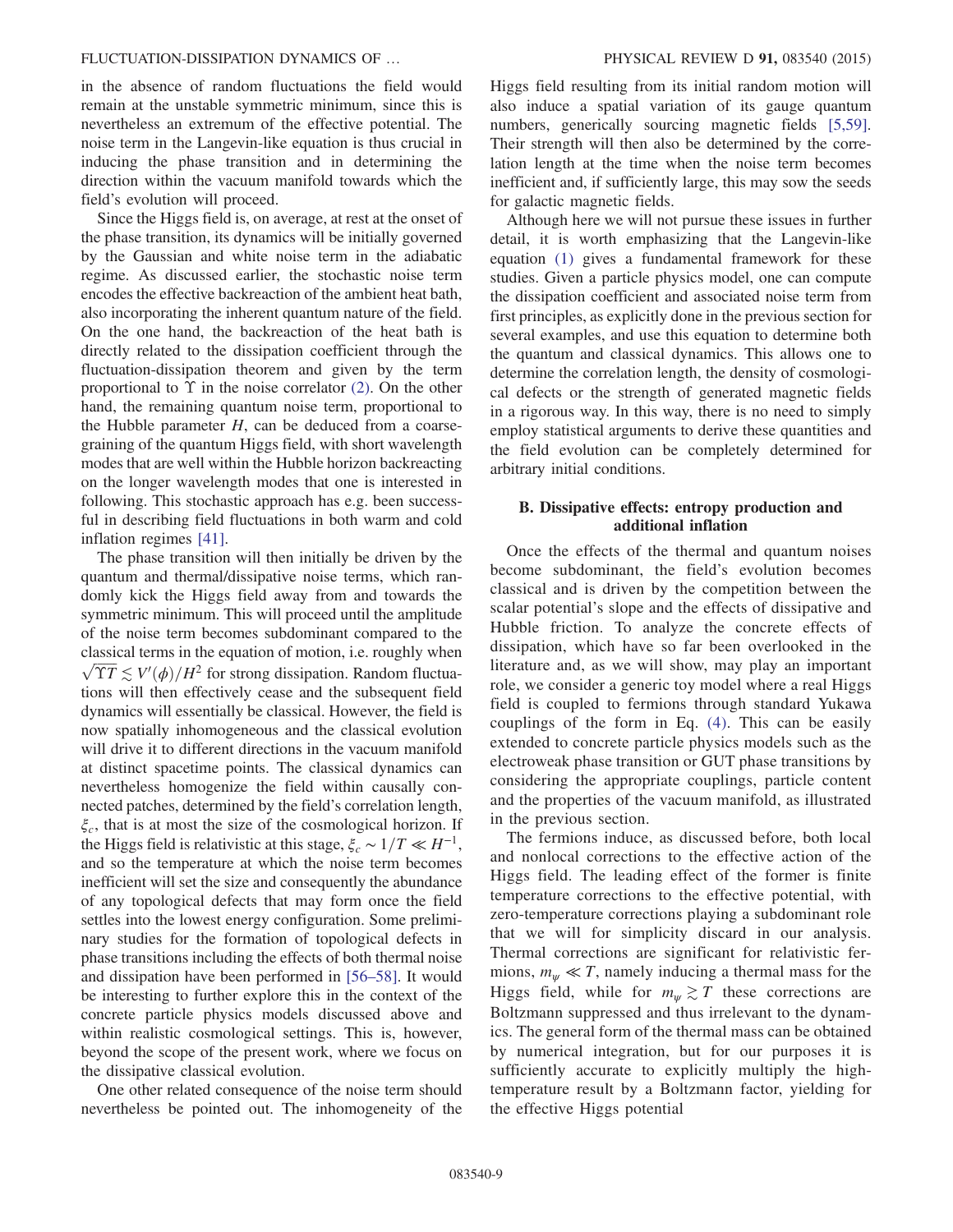SAM BARTRUM, ARJUN BERERA, AND JOÃO G. ROSA PHYSICAL REVIEW D 91, 083540 (2015)

$$
V(\phi, T) = \frac{\lambda^2}{4} (\phi^2 - v^2)^2 + \frac{1}{2} \alpha^2 T^2 \phi^2 \exp\left(-\frac{m_{\psi, T}}{T}\right),\tag{22}
$$

where  $\alpha^2 = g^2N_F/6$ , with  $N_F$  denoting the number of Dirac fermion species. In this expression, the first term corresponds to the simplest symmetry-breaking potential with minima at  $\phi = \pm v$  and the second term is the leading thermal correction. In the fermion mass  $m_{\psi,T}^2 = g^2 \phi^2 +$  $h^2T^2$  we also include thermal corrections from coupling to different species in the heat bath, including e.g. gauge fields, which we generically parametrize with an effective coupling  $h \leq 1$ . At high temperatures, the second term dominates the effective potential and the Higgs field is thus stabilized at the origin, with  $m_{\psi,T} \simeq hT \lesssim T$ , while at low temperatures it will roll towards one of the minima at  $\phi = \pm v$ . The symmetric minimum becomes unstable at a critical temperature:

$$
T_c = \frac{\lambda v}{\alpha}.\tag{23}
$$

<span id="page-10-0"></span>As soon as the field begins rolling towards the symmetrybreaking minimum, it will feel the friction effect of the fermion heat bath. The relevant dissipation coefficient corresponds to the on-shell excitation of light fermions with a thermal decay width and was first computed in [\[60\],](#page-22-26) yielding

$$
\Upsilon \simeq 11.2 N_F T \exp\left(-\frac{m_{\psi,T}}{T}\right). \tag{24}
$$

Note that, as above, we have multiplied the hightemperature result by a Boltzmann factor which will cut off on-shell dissipation at low temperatures,  $T \lesssim g\phi$ , which is sufficiently accurate for our purposes. As we have seen above, virtual modes will also induce dissipation in the latter regime, but since this is a significantly smaller effect we discard it in our analysis to a first approximation. Also notice that the SM high-temperature dissipation coefficient given in Eq. [\(10\)](#page-6-0) coincides with this expression if one discards gauge interactions. The thermal width of the fermions is roughly given by  $\Gamma_{\psi} \sim m_{\psi, T}^2 / T \lesssim T$ , and adiabaticity of the dissipative process requires  $\Gamma_{\psi} \gtrsim H$ , which is easily satisfied in the radiation-dominated era, where  $H \approx \sqrt{\pi^2/90} g_*^{1/2} T^2/$  $M_P \ll T$ . For simplicity, we assume that the radiation bath is made exclusively of fermions, taking  $g_* = 7N_F/4$ , although one can easily include other relativistic degrees of freedom.

<span id="page-10-2"></span>With the form of the effective potential and dissipation coefficient, we may thus describe the dynamics of the phase transition by solving the system of coupled Higgs-radiation equations, given by

$$
\ddot{\phi} + (3H + \Upsilon)\dot{\phi} + V'(\phi) \simeq 0, \qquad \dot{\rho}_R + 4H\rho_R = \Upsilon \dot{\phi}^2,
$$
\n(25)

where as discussed above we neglect the effects of the noise term, and  $\rho_R = (\pi^2/30)g_*T^4$  assuming a nearly thermal equilibrium state. Dissipation thus plays two distinct roles in the dynamics, on the one hand damping the field's motion and, on the other hand, sourcing the radiation bath through the production of fermion modes.

If the energy density in the scalar field is sufficiently large, it may come to dominate the energy density before the Universe cools down to below the critical temperature. This occurs for  $g^2N_F \gtrsim 2\pi\sqrt{g_*}\lambda$ , thus inducing a period of thermal inflation along the lines proposed in [\[61\]](#page-22-27) and which may help diluting the abundance of dangerous thermal relics produced e.g. during reheating or earlier cosmological phase transitions. This additional period of inflation can typically last only for a few e-folds until the critical temperature is reached, with the field then rolling towards the symmetry-breaking minimum and oscillating about it.

In the presence of dissipation, the dynamics can be quite different below the critical temperature and an interesting alternative/addition to thermal inflation arises. First, we note that in the radiation era  $\Upsilon \gtrsim T \gg H$  and so the main source of friction is dissipation into fermionic modes rather than Hubble expansion. The field's motion will then be overdamped for  $\Upsilon \gtrsim |m_{\phi}|$ , where  $m_{\phi}^2 = V''(\phi)$ , and underdamped otherwise. For relativistic fermions, close to the origin we have  $m_{\phi}^2 \simeq \alpha^2 (T^2 - T_c^2)$ , while for  $\phi = \pm v$ the field mass is  $m_{\phi}^2 = \alpha^2 (2T_c^2 + T^2)$ . This means that the field's trajectory from the symmetric to the symmetrybreaking minimum will be overdamped if during the transition the temperature is above  $0.05 gT_c/\sqrt{N_F}$ , which is parametrically below the critical value. This implies that instead of oscillating about  $\phi = \pm v$ , the field will smoothly evolve towards this value. When the motion is overdamped, the scalar field equation reduces to a slow-roll equation of the form

$$
3H(1+Q)\dot{\phi} \simeq -V'(\phi),\tag{26}
$$

<span id="page-10-1"></span>where  $Q = \Upsilon/3H$ , such that in the radiation era  $Q \sim$  $8.5\sqrt{N_F}M_P/T \gg 1$  as argued above and the field's evolution occurs in a strong dissipation regime. Furthermore, the field may remain close to the origin and mimic a cosmological constant if its energy density does not vary significantly within a Hubble time:

$$
\frac{1}{H}\frac{\dot{\rho}_{\phi}}{\rho_{\phi}} \simeq -3(1+Q)\frac{\dot{\phi}^2}{V} \simeq -2\frac{\Omega_{\phi}\epsilon_{\phi}}{1+Q} \ll 1,\qquad(27)
$$

where  $\epsilon_{\phi} = (M_P^2/2)(V'(\phi)/V(\phi))^2$  is the slow-roll parameter typically considered in slow-roll inflationary models and  $\Omega_{\phi} = \rho_{\phi}/\rho_{\text{total}}$  is the Higgs field relative abundance.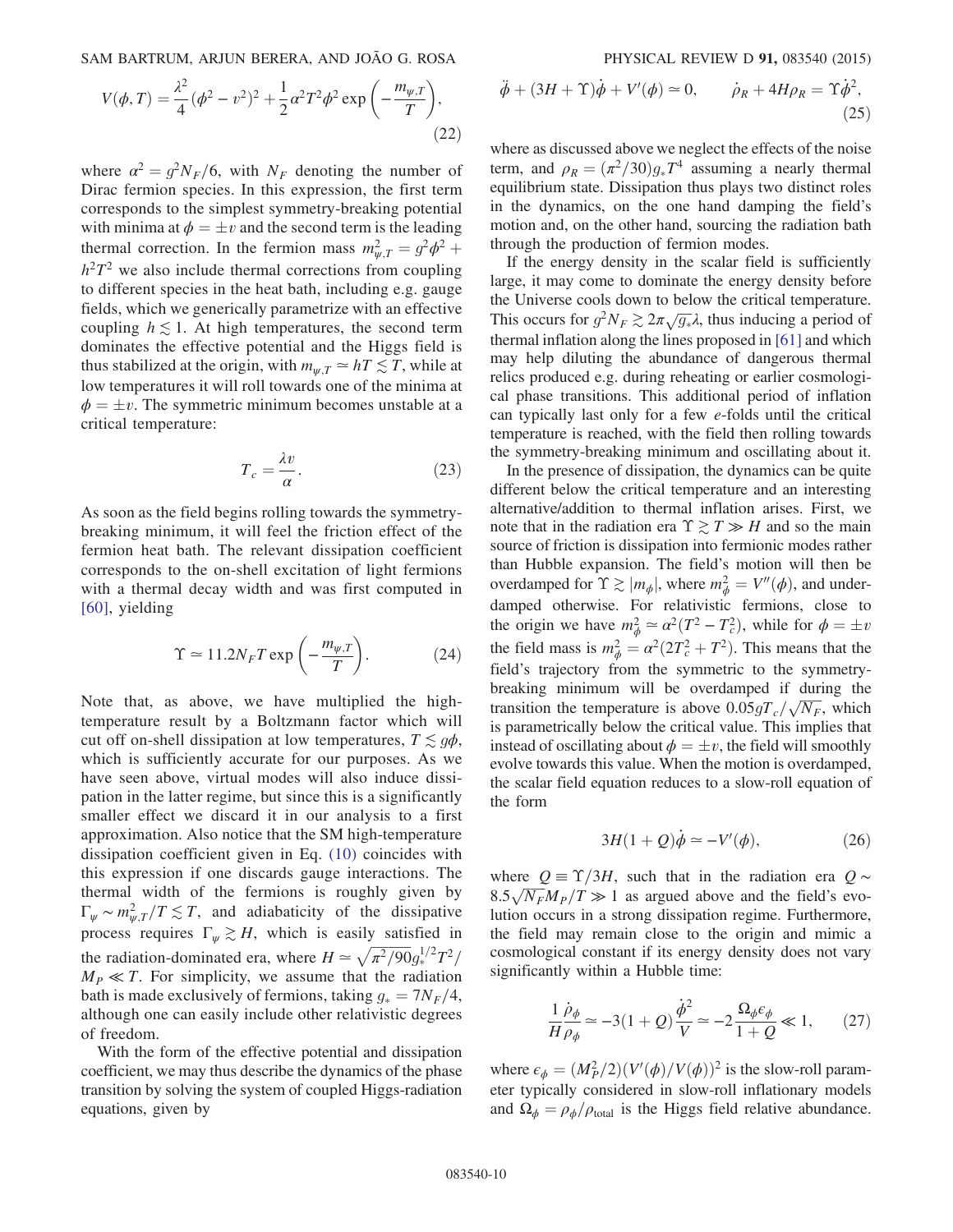This condition essentially ensures that the Higgs field does not dissipate a significant fraction of its energy density into the heat bath on cosmological time scales, thus sustaining a cosmological constant–like behavior for small kinetic energy. Note also that the condition above reduces to the slow-roll condition  $\epsilon_{\phi} \ll 1$  in nondissipative (cold) inflationary models, where the scalar field is the dominant component, and to the slow-roll condition  $\epsilon_{\phi} \ll 1 + Q$  in dissipative (warm) inflation scenarios. It moreover shows that a constant energy density is easier to maintain when the field is subdominant,  $\Omega_{\phi} < 1$ .

Close to the origin we find  $\epsilon_{\phi} \simeq 8(M_P/v)^2(\phi/v)^2$ , which can be small if the field is very close to the origin. Inflation is, however, hard to maintain in the absence of dissipation with this type of "hill-top" potential since the curvature parameter  $\eta_{\phi} = M_P^2 V''/V \approx -4M_P^2/v^2$  is too large unless  $v \gtrsim M_P$ . Dissipation into the heat bath alleviates this constraint by overdamping the field's motion as shown above. As first shown in [\[60,62\]](#page-22-26), it is hard to obtain a very long period of inflation with the dissipation coefficient in Eq.  $(24)$ , in particular the 50–60 e-folds required to solve the horizon and flatness problems, since the fermion mass increases as the field moves towards the minimum and eventually dissipation becomes Boltzmann suppressed. We note, however, that for supersymmetric models in the low-temperature regime, where dissipation is dominantly mediated by low-momentum scalar field modes, fully successful models of warm inflation have been developed (see e.g. [\[22,31,46,47\]](#page-22-7)). In such scenarios dissipation can sustain both the slow-roll dynamics of the inflaton field and the temperature of the radiation bath for a sufficiently long period. Nevertheless, the dissipation coefficient in Eq. [\(24\)](#page-10-0) can sufficiently overdamp the field's motion to allow for a few e-folds of inflation which, analogously to thermal inflation, can dilute dangerous relics generated prior to the phase transition. The slowroll equation [\(26\)](#page-10-1) can be solved when the field is close to the origin in a radiation-dominated universe, yielding

$$
\phi \propto \exp\left[\frac{0.1\alpha^2}{N_F^{3/2}}\frac{M_P}{T}\left(\left(\frac{T_c}{T}\right)^2 - 3\right)\right],\tag{28}
$$

so that the field increases exponentially below the critical temperature. Since  $\epsilon_{\phi} \Omega_{\phi}/Q \propto \phi^2/T^3$  in this case, slow roll can only be maintained for a finite period of time. The Higgs field may become dominant at a temperature  $T_{\phi} \simeq g_*^{-1/4} \alpha T_c / \sqrt{\lambda}$ , so if the scalar self coupling is sufficiently small the field will overcome the radiation before the end of the slow-roll regime and induce a period of inflation. In Fig. [2](#page-11-0) we show a numerical example of a phase transition close to the GUT scale where a short period of inflationary expansion occurs.

It is clear in this figure that the field's motion is always overdamped, exhibiting no field oscillation, even though

<span id="page-11-0"></span>

FIG. 2 (color online). Evolution of the field and radiation energy density during a phase transition (solid lines), for a case where the field comes to dominate the energy density. The dashed red line shows the evolution of the radiation energy density in the absence of a phase transition. In this example,  $\lambda = 0.01$ ,  $N_F = 10$ ,  $v = 10^{15}$  GeV,  $g^2 = 1/N_F$  and  $h = 0.1$ . Time here is shown in units of the scale  $10^{15}$  GeV. The vertical dashed line indicates the time when the critical temperature is reached.

slow roll is only maintained for a finite period, with inflation lasting in this example for ∼1.5 e-folds. The field then evolves quickly to the symmetry-breaking minimum, which is actually time dependent until the field's thermal mass becomes exponentially suppressed. We note that this transition is fast in terms of the cosmological Hubble time, although still adiabatic from the microphysical perspective. We emphasize that dissipation prevents the field from oscillating about the minimum, as opposed to what is commonly considered in phase transitions when this effect is not taken into account. Therefore, in the presence of dissipation, the Higgs field will not behave as pressureless matter after the phase transition.

During the Higgs-dominated phase, the radiation density is diluted exponentially by the accelerated expansion until the end of the slow-roll regime. With the increase in the field's velocity, the dissipative source term in the radiation evolution equation [\(25\)](#page-10-2) grows substantially, allowing radiation to once more become the dominant component. We note that in warm inflation models where  $50-60$  e-folds of inflationary expansion can be sustained, generically in the low-T rather than the high-T regime considered here,  $\rho_R$ typically reaches a quasisteady evolution with the dissipative source term balancing the Hubble dilution effect. In the example shown above, inflation does not last sufficiently long for this quasiequilibrium to be reached, with first dilution and then dissipation playing a dominant role in the radiation evolution.

A crucial point to emphasize is that the expansion history can be significantly modified even if inflation does not occur, i.e. in parametric regimes where slow roll cannot be sustained until the field can dominate. On the one hand,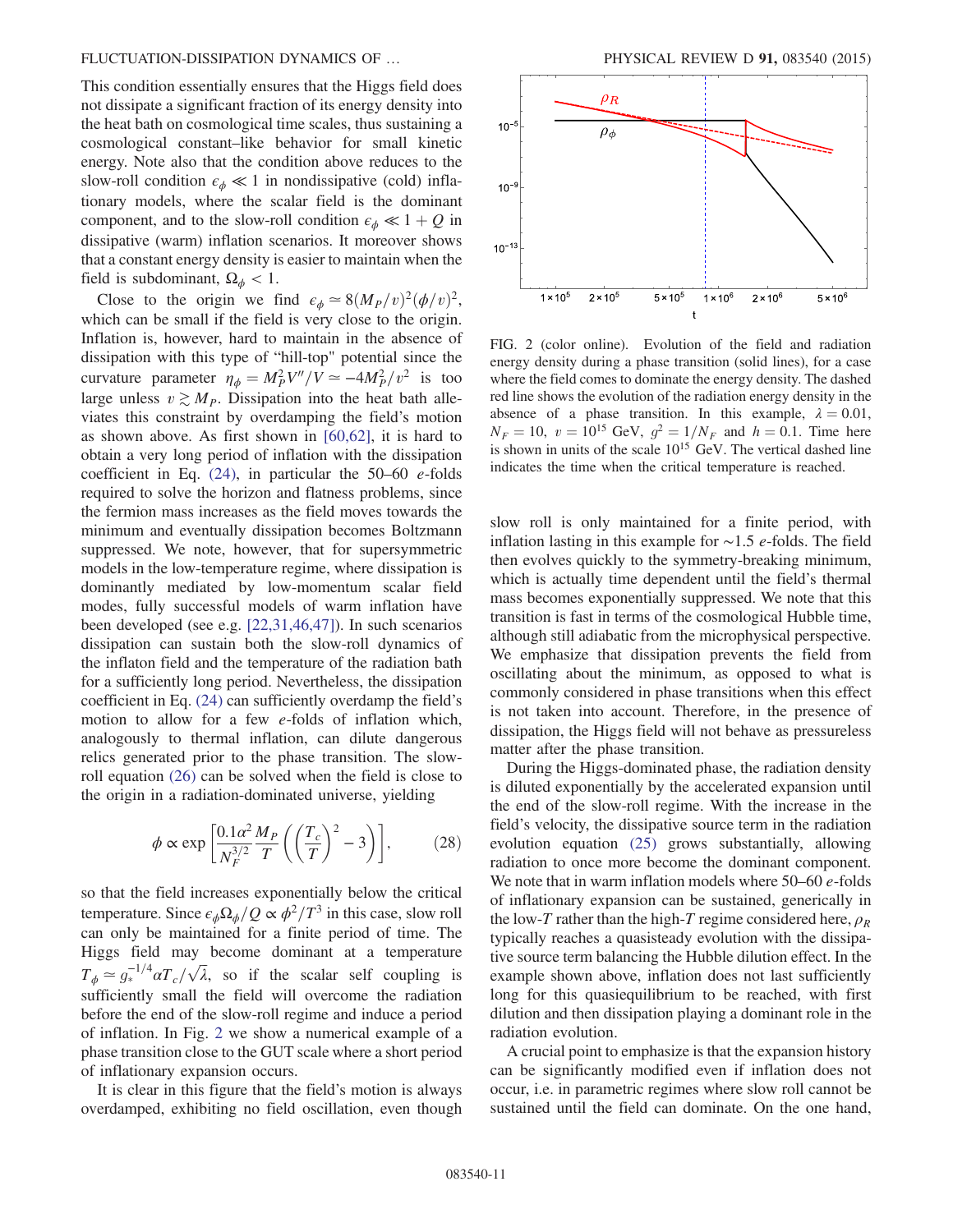<span id="page-12-0"></span>

FIG. 3 (color online). Evolution of the field and radiation energy density during a phase transition (solid lines), for a case where the field never dominates the energy density. The dashed red line shows the evolution of the radiation energy density in the absence of a phase transition. In this example,  $\lambda = 0.2$ ,  $N_F = 1$ ,  $v = 10^{15}$  GeV,  $q^2 = 1/N_F$  and  $h = 0.1$ . Time here is shown in units of the scale  $10^{15}$  GeV. The vertical dashed line indicates the time when the critical temperature is reached.

when the field is slowly rolling, its energy density increases the expansion rate, therefore diluting the ambient radiation more quickly even if it is subdominant. On the other hand, once slow roll is over and the field quickly settles into the symmetry-breaking minimum, it can dissipate a significant part of its energy density into the heat bath. This is illustrated in Fig. [3,](#page-12-0) where slow roll ends just before the scalar field's abundance becomes comparable to the heat bath.

This figure clearly shows that the most significant effects occur at the end of the slow-roll regime, when the Higgs field's relative abundance is maximal, leading first to a dilution and then to an increase in the radiation energy density. The latter eventually relaxes to the value it would have in the absence of a phase transition, since the relation  $\rho_R(t)$  is an attractor of the Friedmann equation in a radiation-dominated universe. One can solve the equation of motion for radiation in the absence of a dissipative source to find

$$
\rho_R(t) = \frac{3m_p^2}{4t^2} \left[ 1 + \frac{1}{t} \left( \frac{\sqrt{3}m_p}{2\rho_{R_0}^{1/2}} - t_0 \right) \right]^{-2}.
$$
 (29)

At sufficiently large  $t$  the radiation becomes insensitive to its initial value and shows an attractor behavior tending towards  $\rho_R(t) = 3m_p^2/4t^2$ . This explains why the radiation approaches the standard evolution given by the dotted red line in Figs. [2](#page-11-0) and [3](#page-12-0) at late times after dissipation (particle production) becomes irrelevant. However, the increase in the Hubble parameter during the phase transition makes the Universe expand by a larger factor than in the standard radiation-domination scenario. In Fig. [4](#page-12-1) we show the evolution of the Hubble parameter and radiation energy density relative to a standard radiation-dominated universe, for different numbers of fermion species. As one can easily conclude, increasing  $N_F$  enhances the effect of dissipation and the relative change of H and  $\rho_R$ .

The additional expansion will have a diluting effect on any decoupled particle species, for which the number density redshifts as  $n \propto a^{-3}$ . This includes e.g. topological relics such as monopoles or thermal relics such as gravitinos generated prior to the phase transition. Considering an initial time  $t_i$  before the critical temperature is reached and a final time  $t_f$  after the field has settled into the symmetry-breaking minimum, we have for a generic decoupled species

$$
n_f = n_i \exp\left[-3 \int_{t_i}^{t_f} H dt'\right].
$$
 (30)

<span id="page-12-1"></span>

FIG. 4 (color online). In the left- (right-) handed plot we show the evolution of the radiation energy density (Hubble parameter) compared to that of a standard radiation-dominated universe. In this example,  $\lambda = 0.1$ ,  $v = 10^{15}$  GeV,  $g^2 = 1/N_F$  and  $h^2 = 0.1$ , Time here is shown in units of the scale,  $10^{15}$  GeV.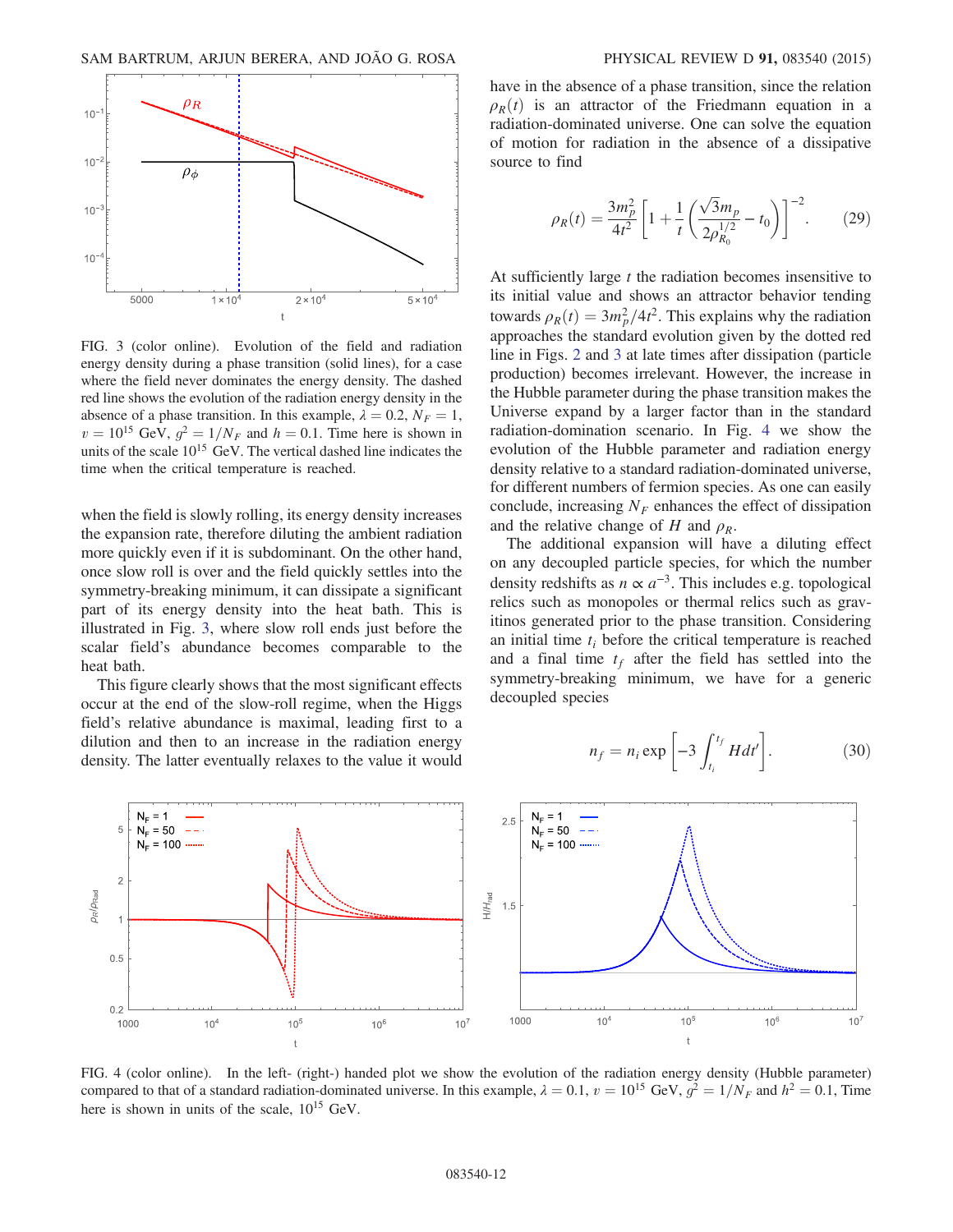<span id="page-13-1"></span>

FIG. 5 (color online). Dilution factor for frozen relics during a phase transition as a function of the number of fermions coupled to the Higgs field, for  $\lambda = 10^{-2}$ ,  $v = 10^{15}$  GeV,  $g^2$  $1/N_F$  and  $h = 0.1$ .

<span id="page-13-2"></span>Assuming no changes in the number of relativistic degrees of freedom, the entropy density of the heat bath before and after the phase transition is related by  $s_f/s_i = (T_f/T_i)^3$ . This implies that the number density-to-entropy ratio of the decoupled species is diluted by a factor,

$$
\frac{n_f/s_f}{n_i/s_i} = \frac{\exp[-3 \int_{t_i}^{t_f} H dt']}{(T_f/T_i)^3}.
$$
 (31)

In Fig. [5](#page-13-1) we show numerical results for this dilution factor as a function of the number of fermion species, showing that stronger dissipative effects lead to a more significant dilution of dangerous relics, by enhancing either the maximum value of  $\Omega_{\phi}$  attained or the duration of the late period of warm inflation. For example, observational constraints on the abundance of GUT monopoles require at least  $n_M$ /s  $\leq 10^{-11}$  [\[63,64\]](#page-22-28), so it is unlikely that a single phase transition subsequent to monopole formation can yield the required dilution factor unless a very large number of dissipative channels is involved. Even if a complete dilution cannot be achieved, this may, for example, alleviate the bounds on the reheating temperature after inflation concerning the overproduction of gravitinos. In particular, since  $\Omega_{3/2} \propto T_R$  (see e.g. [\[65\]](#page-22-29)), bounds on  $T_R$  will increase by the inverse of the dilution factor in Eq. [\(31\)](#page-13-2). Furthermore, the cumulative effect of several different stages of symmetry breaking may potentially result in a significant dilution factor that should be taken into account.

In summary, we have shown that dissipative effects during a cosmological phase transition may have a significant effect on the cosmic history. By overdamping the motion of the associated Higgs field, dissipation not only prevents oscillations about the symmetry-breaking minimum but also leads to a period of slow roll and potentially late-time warm inflation. The energy density in the field and the entropy produced by dissipative effects will also generically increase the amount of Hubble expansion during the phase transition and parametrically dilute the abundance of frozen relics.

One or more short periods of late-time warm inflation during phase transitions could have significant observational effects. On the one hand, their existence implies that the main period of inflation can be considerably shorter than the overall 50–60 e-folds of accelerated expansion required by the observed flatness and homogeneity of the Universe. This will therefore change observational predictions for large scales, along the lines suggested in [\[66\]](#page-22-30) for the case of thermal inflation. On the other hand, small scale perturbations will be generated during these periods, although they should be well within the horizon today and hence potentially too damped to be studied in galaxy surveys or CMB observations. Although this requires further inspection and a detailed study that is outside the scope of this work, we nevertheless emphasize that dissipation will modify the evolution of fluctuations, therefore yielding distinct observational predictions from a period of thermal inflation. Since both thermal and dissipative (warm) inflation may occur within the same phase transition, it would be interesting to explore the combined effects of these two types of inflationary expansion on the spectrum of cosmological perturbations.

#### <span id="page-13-0"></span>IV. DISSIPATIVE BARYOGENESIS AND LEPTOGENESIS

As we have seen in the previous section, dissipation may have a significant effect in the dynamics of a cosmological scalar field in the process of spontaneous symmetry breaking. Significant effects arose in this case when the field became a non-negligible component of the energy balance in the Universe, either itself increasing the Hubble rate or leading to a significant entropy production. In this section, we consider an effect of dissipation that may occur even when the dissipating scalar field carries a very small fraction of the energy in the Universe and plays a subdominant role in entropy production.

Dissipation leads to the production of particles within the heat bath to which a dynamical scalar is coupled to, continuously disturbing its equilibrium. The degrees of freedom within the heat bath will a priori include the SM particles and their antiparticles, as well as potentially dark matter particles and other beyond the SM species. The rate at which each particle species is produced is related to its fractional contribution to the dissipation coefficient, as explicitly shown in [\[67\]](#page-22-31). It is then natural to envisage scenarios where particles and antiparticles are produced at different rates by a dissipating scalar field, necessarily involving interactions that violate baryon/lepton number as well as the C and charge parity  $(CP)$  symmetries, according to the conditions first established by Sakharov [\[68\]](#page-22-32). This was first explored in the context of warm inflation in a mechanism dubbed warm baryogenesis [\[35\],](#page-22-9) where the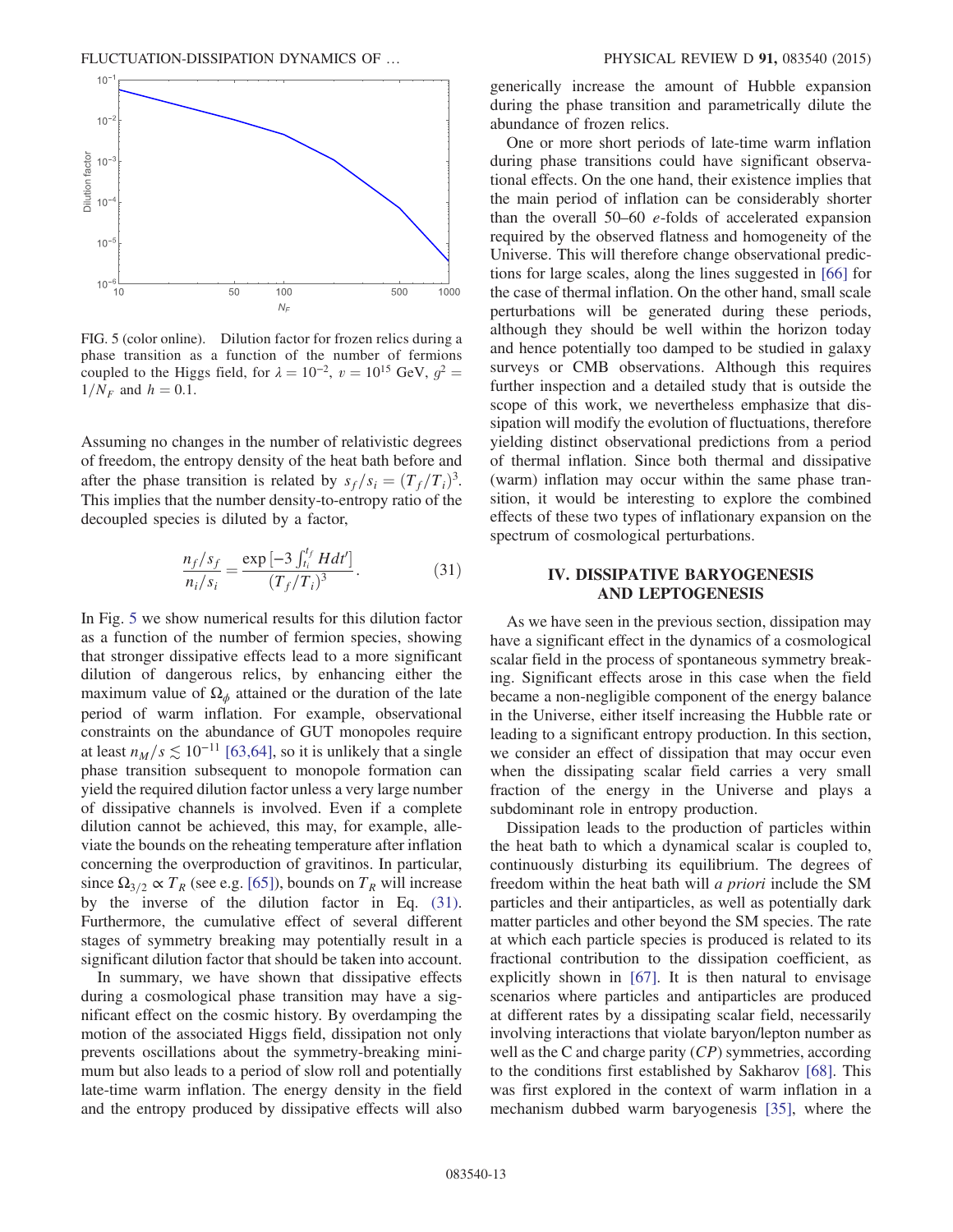same interactions responsible for damping the inflaton's motion and sustaining a radiation bath during inflation were shown to yield a significant baryon asymmetry, parametrically within the observed window.

Here, we show that dissipative baryogenesis is a much more general mechanism that may occur in the dynamics of any cosmological scalar field with nonequilibrium dissipative dynamics and interactions satisfying the Sakharov conditions. We illustrate this by looking at a concrete example based on the interactions employed in standard thermal leptogenesis scenarios with right-handed neutrinos that is naturally motivated within GUT models. Although dissipative baryo/leptogenesis will occur in several different dynamical regimes, we focus on low-temperature dissipative models to explicitly show that the production of a lepton asymmetry does not require temperatures above the righthanded neutrino mass threshold as in the standard thermal scenarios. Our example further shows that no symmetries need to be restored in the early Universe to generate the observed baryon asymmetry, thus avoiding the several potential cosmological problems that this may cause.

We first consider the relevant particle physics interactions and describe how they lead to dissipative effects that may produce more particles than their antiparticles, and afterwards describe the dynamics of dissipative baryogenesis in the radiation-dominated era.

#### A. Interactions and dissipative particle production rates

Leptogenesis is amongst the most popular models for the generation of a cosmic baryon asymmetry [\[69](#page-22-33)–74]. In the simplest models, it is based on the out-of-equilibrium decays of heavy right-handed Majorana neutrinos, which violate lepton number as well as C and CP. The resulting lepton asymmetry is later on converted into a baryon asymmetry by electroweak sphaleron processes [\[75\],](#page-23-0) which conserve  $B - L$  but not the two global charges independently. Heavy right-handed neutrino singlets are the simplest addition to the SM particle content, yielding light neutrino masses through the seesaw mechanism, thereby providing an interesting connection between cosmology and lowenergy particle physics.

Right-handed neutrinos also fit nicely within the 16 fundamental representation of the  $SO(10)$  GUT gauge group and their large Majorana mass required by the seesaw mechanism can in this case be generated by the vev of a Higgs field in the 126 representation [\[76\].](#page-23-1) It is thus natural to consider the cosmological dynamics of this scalar field, which to our knowledge remains unexplored, including in particular the dissipative effects associated with its couplings to right-handed neutrinos. We then consider a supersymmetric model where the relevant interactions are encoded in the superpotential,

<span id="page-14-1"></span>
$$
W = \frac{1}{2} g_a \Phi N_a^c N_a^c + y_{ai} N_a^c H_u L_i + f(\Phi), \qquad (32)
$$

which involves the right-handed neutrino superfields,  $N_a$ , as well as the SM lepton and Higgs doublet superfields,  $L_i$ and  $H<sub>u</sub>$ , respectively. We consider three neutrino and lepton generations denoted by the indices  $a$  and  $i$  and note that  $SU(2)$  gauge indices are implicit in the superpotential. The chiral superfield  $\Phi$  can be identified with the scalar direction within the 126 representation of  $SO(10)$  that gives a Majorana mass to the right-handed neutrinos, as discussed above, or more generally as a SM singlet with self interactions encoded in the analytic function  $f(\Phi)$ . Without loss of generality, we take its scalar vev as a real field  $\langle \Phi \rangle = \phi / \sqrt{2}$ .

Dissipation of the scalar field's energy will in this case proceed through the excitation of the right-handed neutrinos and their scalar superpartners in the cosmic heat bath and their subsequent decay into the MSSM (s)leptons and Higgs(inos). The cosmological evolution of the  $\phi$  field will depend on its potential, given by  $|f'(\phi)|^2$ , and crucially on its behavior during inflation. As anticipated above, we will be mainly interested in studying the regime where righthanded neutrinos are too heavy to be thermally produced and therefore standard leptogenesis scenarios are inefficient. This is natural in scenarios where the field is light and hence overdamped during inflation, either remaining frozen at some potentially large initial value or driven towards a large vev by de Sitter fluctuations. In the low-temperature regime where the reheat temperature after inflation is below the right-handed neutrino mass threshold, dissipation proceeds through the excitation of virtual modes in the heat bath as discussed earlier in this work. Scalar modes, in this case the right-handed sneutrinos decaying dominantly into sleptons and Higgs bosons, yield the leading contribution to the dissipation coefficient [\[47\],](#page-22-18) which is given approximately by

<span id="page-14-0"></span>
$$
\Upsilon = C_{\phi} \frac{T^3}{\phi^2}, \qquad C_{\phi} \approx \frac{1}{16\pi} \sum_{a,i} y_{ai} y_{ai}^*.
$$
 (33)

This coefficient therefore determines the overall entropy production rate in the form of MSSM particles produced in the thermal bath by the decays of the virtual righthanded sneutrinos. These decays violate lepton number, since the Majorana mass term precludes a consistent assignment of L to  $N_a^c$ , and may also violate C and CP if the Yukawa coupling matrix has nontrivial phases, which is possible for at least three matter generations. If this is the case then out-of-equilibrium dissipation will naturally induce an overabundance of sleptons over antisleptons in the heat bath (or vice versa, although we assume this to be the case).

The rate at which sleptons and antileptons are produced can be computed from the imaginary part of their self energies, following the generic procedure first described in [\[67\]](#page-22-31):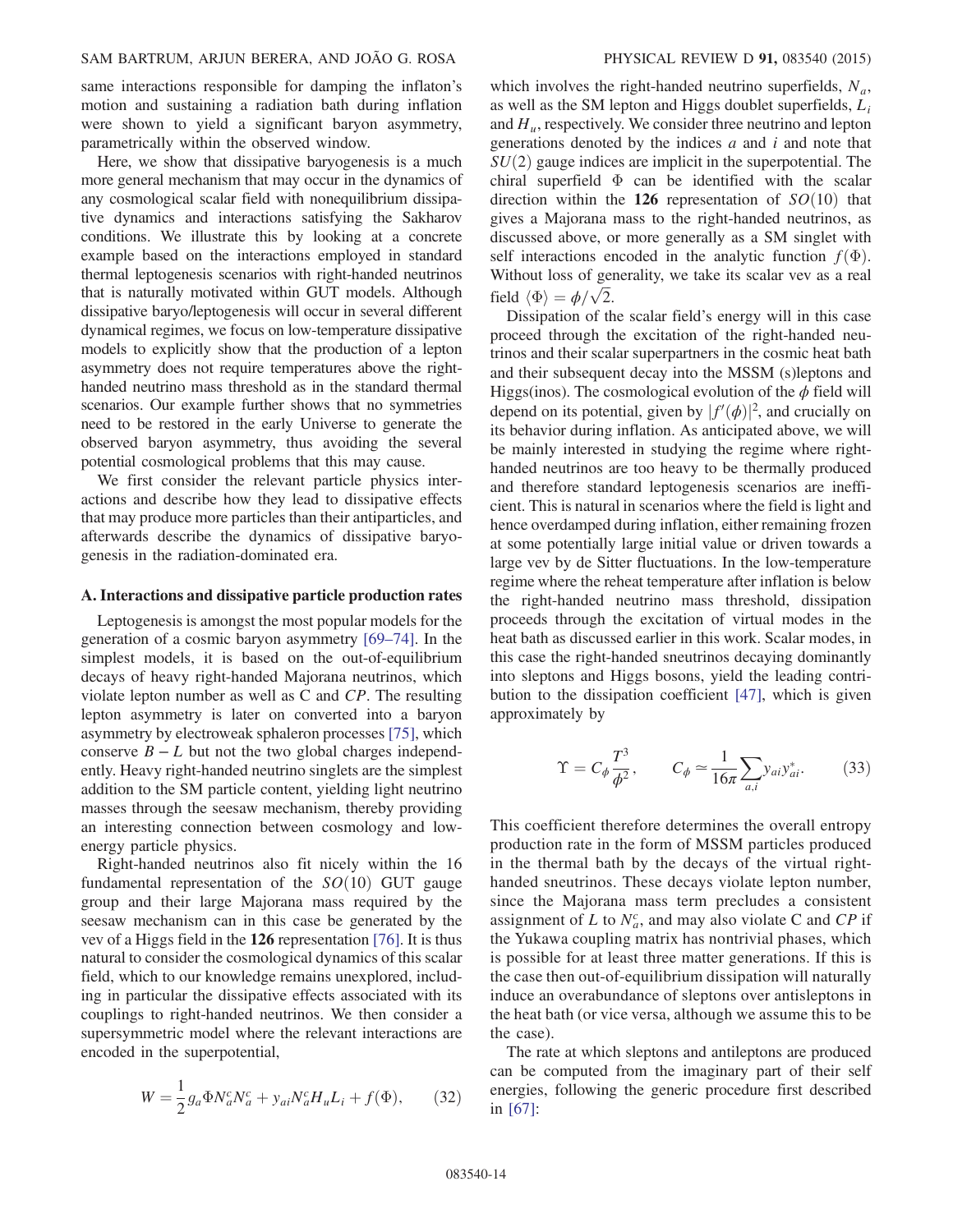$$
\dot{n}(p) = \text{Im}\left[2\int_{-\infty}^{t} dt_2 \frac{e^{-i\omega_p(t-t_2)}}{2\omega_p} \Sigma_{21}(p, t, t_2)\right].
$$
 (34)

Integrating over the 3-momentum  $p$  and summing over the energies of all the light particle species yields a source term for the radiation energy density  $\hat{\sigma} \phi^2$  corresponding to the dissipation coefficient in Eq. [\(33\).](#page-14-0) We are, however, interested in the difference between the slepton and antislepton production rates, which as we will show is a subleading effect compared to the overall dissipative entropy production. To compute the slepton self energies we first consider the relevant scalar and Yukawa interactions resulting from the superpotential in Eq. [\(32\)](#page-14-1), which are given by

$$
\mathcal{L}_s = \frac{g_a^2}{2} \phi^2 |\tilde{N}_a|^2 + \frac{g_a \phi}{\sqrt{2}} y_{aj} \tilde{N}_a^* h_u \tilde{l}_j + \text{H.c.}
$$
 (35)

$$
\mathcal{L}_{Y} = \frac{1}{2} y_{ai} (\tilde{N}_{a}^{c} \tilde{\bar{h}}_{u} P_{L} l_{i} + \tilde{N}_{a}^{c} \bar{l}_{i} P_{L} \tilde{h} + h_{u} \bar{l}_{i} P_{L} N_{a} + h_{u} \bar{N}_{a} P_{L} l_{i} + \tilde{l}_{i} \tilde{\bar{h}}_{u} P_{L} N_{a} + \tilde{l}_{i} \bar{N}_{a} P_{L} \tilde{h}_{u} + \text{H.c.}).
$$
\n(36)

In Fig. [6](#page-15-0) we show the leading one- and two-loop diagrams contributing to the slepton self energies. We note that, even though dissipation is dominated by scalar modes, at twoloop order fermions and scalars will give comparable contributions to the slepton self energy. It is also interesting to note that even though the final asymmetry is independent of the lepton number assignment chosen for the righthanded neutrinos, this choice determines which diagrams actually exhibit L-violation. For example, the Yukawa sector always violates *L*, whereas scalar interactions preserve it for  $L(N_a^c) = 1$ . In scenarios where  $B - L$  is a spontaneously broken gauge symmetry, the  $N_a^c$  superfield will have lepton number  $-1$  and L is violated by both types of interactions.

Analogously to standard leptogenesis scenarios, CP violation arises only through the interference between the leading and next-to-leading diagrams. The leading diagram corresponds in this case to the top-left diagram in Fig. [6,](#page-15-0) the imaginary part of which yields the (tree-level) decay of the right-handed sneutrinos. The slepton self energies can be computed using standard thermal field theory techniques and we refer the reader to [\[35,67\]](#page-22-9) for more technical details. Slepton and antislepton self energies are related by charge conjugation and we obtain for the difference between the self energies, to leading order,

<span id="page-15-1"></span>
$$
\Delta \Sigma_{21}^{\tilde{l}_i} = \frac{3}{16\pi} \sum_{a,b} \sum_{j} \int dp \int dk C(p,k)
$$

$$
\times \left(\frac{T}{m_b}\right)^4 \frac{m_b}{m_a} \text{Im}(y_{bi} y_{aj}^* y_{bj} y_{ai}^*), \tag{37}
$$

where  $m_a = g_a \phi / \sqrt{2}$  are the right-handed sneutrino masses to leading order, assuming the MSSM Higgs and sleptons have zero or at least negligible expectation values at this stage in the cosmological evolution. We note that once the sum over all heavy sneutrino and light field generations is performed, only the diagrams involving fermionic propagators contribute to the self-energy difference above. The factor  $C(p, k)$  is common to the self energy of all the different particle species and therefore determines the overall dissipation coefficient given above. Adding the self energies of all particle species we obtain to leading order the following overall radiation production rate:

<span id="page-15-2"></span>
$$
\Sigma_{21}^R = 8 \sum_a \sum_j \int dp \int d\kappa C(p, k) y_{aj} y_{aj}^*.
$$
 (38)

<span id="page-15-0"></span>

FIG. 6. The one-loop and two-loop diagrams contributing to the slepton self energy. Black circles indicate background field (i.e. righthanded sneutrino mass) insertions.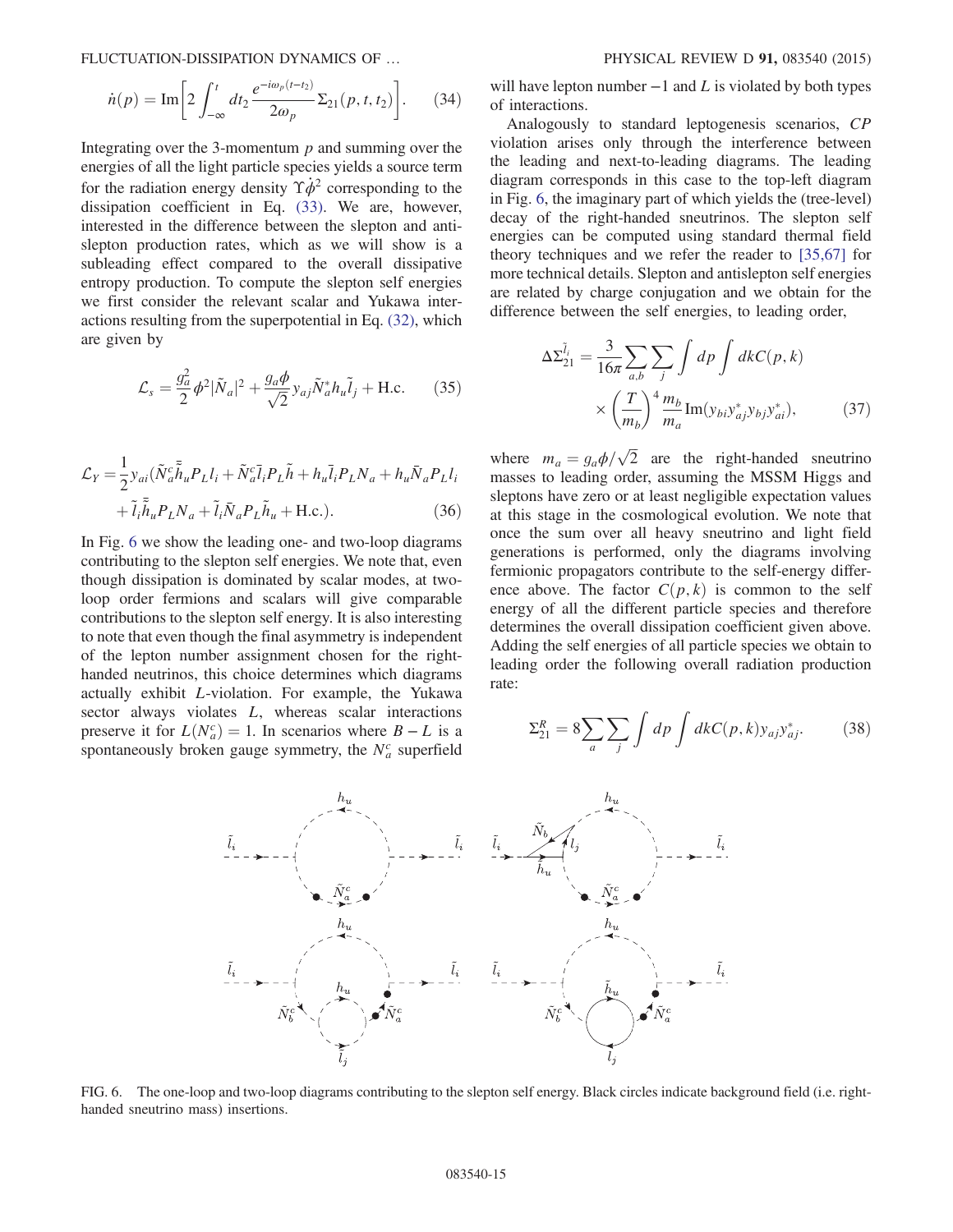The relative rate at which a lepton asymmetry is produced by dissipation can then be obtained by taking the quotient of Eqs. [\(37\)](#page-15-1) and [\(38\)](#page-15-2), yielding

$$
r_L \equiv \frac{\dot{n}_L}{\dot{n}_R^d} \simeq \frac{3}{64\pi} \frac{1}{\sum_a (yy^\dagger)_{aa}} \sum_{a \neq b} \left(\frac{T}{m_b}\right)^4 \frac{m_b}{m_a} \text{Im}[(yy^\dagger)_{ba}^2],\tag{39}
$$

where the sum over light fields running in the loop is implicit. Note that, as in thermal leptogenesis, a nonvanishing asymmetry can only be produced if at least two of the right-handed sneutrinos are nondegenerate, thus requiring distinct  $g_a$  couplings in the superpotential [\(32\).](#page-14-1)

A couple of important properties of the asymmetry production rate should be emphasized. First, the dissipation coefficient in Eq. [\(33\)](#page-14-0) is independent of the  $g_a$  couplings to leading order, so that all three right-handed sneutrino species will be virtually excited by the motion of the  $\phi$ field and contribute to the lepton asymmetry. This is in contrast to thermal scenarios, where the out-of-equilibrium decay of the lightest right-handed (s)neutrino will give a dominant contribution. Second, the asymmetry production rate is suppressed by  $(T/m_a)^4 \ll 1$ , which is associated with the fact that the right-handed sneutrinos are only virtually excited, as opposed to thermal leptogenesis scenarios. This means that while in the latter mechanism one must consider small couplings and CP violating phases to yield the observed baryon asymmetry; in dissipative leptogenesis a small baryon-to-entropy ratio can result solely from the low-temperature suppression. We note that the leading scalar loop diagrams contributing to the asymmetry are only suppressed by a factor  $(T/m_a)^2$ , but as mentioned above their overall contribution cancels out when summing over the different generations. This is a specific feature of the interaction structure considered in leptogenesis, with a single type of decay channel for the heavy right-handed sneutrinos, so that in more general models of dissipative baryogenesis, such as the one considered in [\[35\],](#page-22-9) the asymmetry production rate will be larger.

The light neutrino mass hierarchy inferred from experimental bounds motivates considering a hierarchical structure in the right-handed neutrino sector as well, e.g.  $g_1 \ll g_2 \ll g_3$ . In this case the asymmetry production rate reduces to

$$
r_L \simeq \frac{3}{64\pi} \left(\frac{T}{m_1}\right)^4 \frac{1}{\sum_a (yy^\dagger)_{aa}} \sum_{a \neq 1}^{N_R} \left(\frac{m_1}{m_a}\right) Im[(yy^\dagger)_{1a}^2],\tag{40}
$$

which is suppressed relative to its thermal leptogenesis counterpart by a factor  $(1/8)(T/m_1)^4$ , as well as the fact that in the latter case only the lightest right-handed neutrino contributes to the factor  $\sum_a (yy^{\dagger})_{aa}$  in the denominator which corresponds to the overall entropy production rate.

To simplify our dynamical analysis of dissipative leptogenesis, we collect all couplings and mass differences into an effective parameter  $\epsilon$ , such that

$$
r_L \simeq \varepsilon y^2 \left(\frac{T}{m_1}\right)^4,\tag{41}
$$

where we assumed that the Yukawa couplings have roughly the same magnitude y.

#### B. Dynamics of the lepton asymmetry generation

Having determined the rate at which lepton number is produced by dissipation, we now consider the dynamics of the scalar field  $\phi$ , which is coupled to the evolution of the overall entropy and lepton number density via the system of equations

$$
\ddot{\phi} + (3H + \Upsilon)\dot{\phi} + V'(\phi) = 0, \qquad (42)
$$

$$
\dot{s} + 3Hs = \frac{\Upsilon \dot{\phi}^2}{T}, \qquad \dot{n}_L + 3Hn_L = \frac{45\zeta(3)}{2\pi^4} \frac{g_L}{g_*} \frac{\Upsilon \dot{\phi}^2}{T} r_L,
$$
\n(43)

where  $g_L$  is the number of relativistic degrees of freedom with nonvanishing lepton number, for which we will take the MSSM value  $g_L = 33.75$  as a reference, as well as the associated  $g_* = 228.75$  for the overall number of relativistic species. We consider the evolution in the low-temperature dissipative regime, where the dissipation coefficient takes the form in Eq. [\(33\).](#page-14-0) We assume that the Yukawa couplings have roughly the same magnitude for all three generations, such that  $C_{\phi} \simeq 9y^2/16\pi$ , although this assumption is not crucial for our subsequent analysis. The lepton number density is sourced, as computed in the previous section, by a fraction  $r<sub>L</sub>Y$  of the overall dissipation coefficient.

We are interested in the evolution of the field  $\phi$  in a regime where it has a large vev, such that right-handed (s) neutrinos have a large mass and cannot be produced on shell. This implies that, as opposed to the example considered in the previous section, we assume that there is no symmetry restoration after inflation. As a concrete example, we take the simple symmetry-breaking potential of the previous section, given in Eq. [\(22\)](#page-9-0), although thermal mass corrections will always be Boltzmann suppressed in the regime that we are interested in exploring.

We note that if the field  $\phi$  comes to dominate over the radiation energy density, or at least attains a significant relative abundance, then a sizeable lepton asymmetry can be produced, which is the case of the warm baryogenesis mechanism during inflation [\[35\].](#page-22-9) We show, however, that the observed baryon asymmetry can also be produced when the field is subdominant and dissipation does not contribute significantly to the overall entropy of the Universe.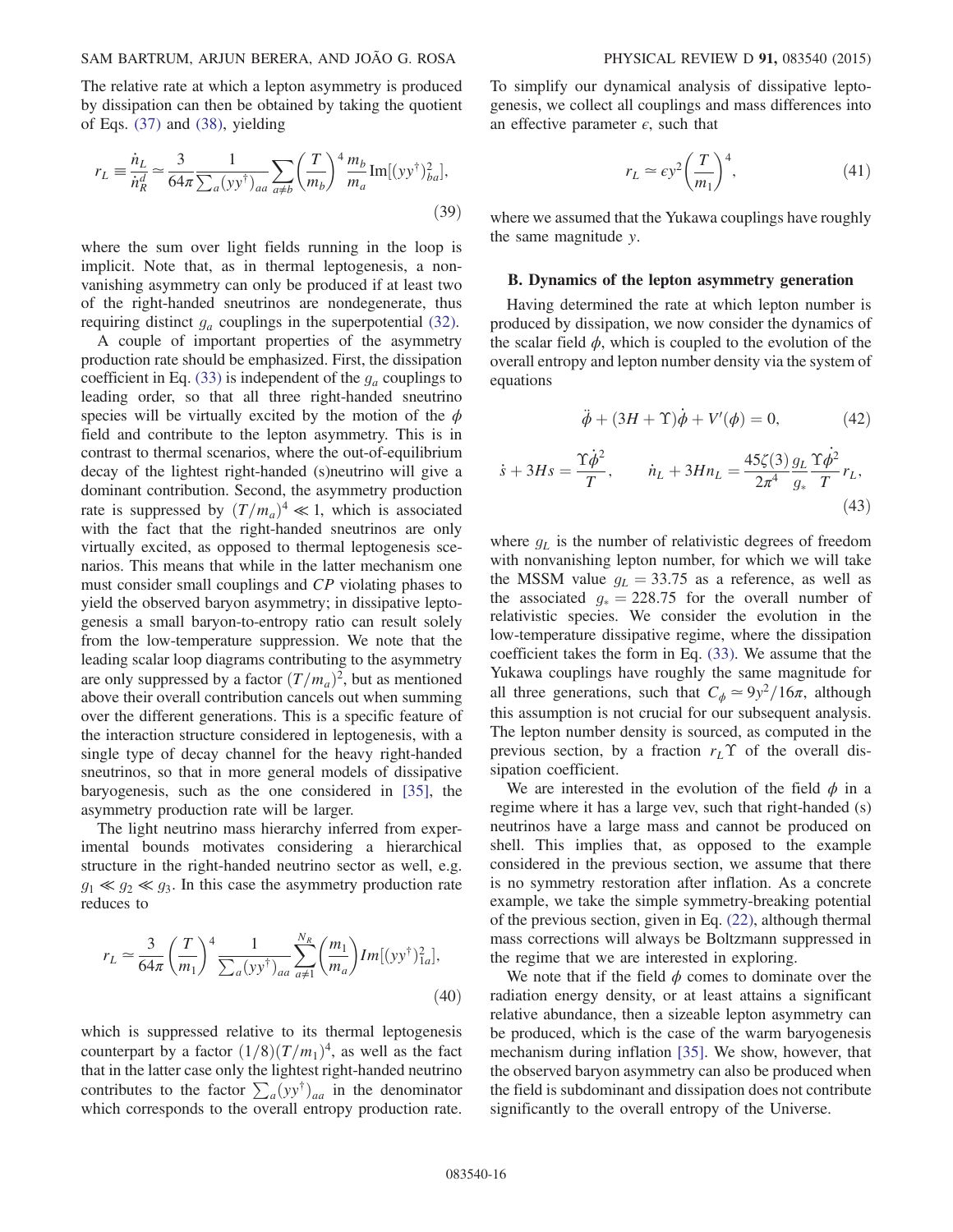<span id="page-17-0"></span>It is convenient to express the lepton number density in terms of the lepton-to-entropy ratio,  $Y_L \equiv n_L/s$ , which becomes constant once a lepton asymmetry stops being efficiently produced. We then have

$$
\dot{Y}_L = C_L \frac{T^3}{\phi^6} \dot{\phi}^2, \qquad C_L = \frac{90 \zeta(3) g_L}{\pi^4} \frac{C_\phi}{g_*} \frac{C_\phi}{C_s} \frac{y^2}{g^4}, \qquad (44)
$$

where  $C_s = 2\pi^2 g_*/45$ . The evolution of  $Y_L$  will then be determined by the dynamics of the  $\phi$  field. We assume the field's self coupling  $\lambda$  is sufficiently small for it to be overdamped during inflation,  $m_{\phi}^2 = \lambda^2 (3\phi^2 - v^2) \ll H_{\text{inf}}^2$ , where  $H_{\text{inf}} \lesssim 10^{14} \text{ GeV}$  from the recent CMB upper bounds on the tensor-to-scalar ratio obtained by the Planck satellite [\[77\]](#page-23-2). De Sitter fluctuations will then lead to a distribution of field values  $\phi_i \lesssim M_P$  in different patches of the inflationary universe at the start of the radiation era, which will typically be displaced from the minimum of the potential at  $|\phi| = v$ .

As it evolves towards the minimum, the field will feel the effects of both Hubble damping and dissipative friction. The latter will play a significant role for

$$
Q = \frac{\Upsilon}{3H} \simeq \sqrt{\frac{10}{\pi^2}} \frac{C_{\phi}}{\sqrt{g_*}} \frac{TM_P}{\phi^2} \gtrsim 1,
$$
 (45)

where we have used the standard relation between the Hubble rate and the ambient temperature in a radiationdominated universe. On the one hand, if the field rolls towards the minimum from  $|\phi_i| < v$ , Q will necessarily decrease in time and so dissipation can at most have a significant effect during the earlier stages of the evolution. On the other hand, for  $|\phi_i| > v$ , Q may increase as the field value decreases, in particular if it overshoots the minimum and attains a small value during the first oscillation. In any case dissipation can only have a transient effect, since asymptotically the field will settle at the minimum and Q will decrease with the temperature.

For simplicity, we focus on scenarios where dissipation plays no significant role in the field dynamics. This is, in particular, the case for a large field vev  $v \lesssim M_P$  and initial displacements  $\Delta \phi_i = |\phi_i - v| \lesssim v$ , for which  $Q \leq T/M_P \ll 1$ . In the standard seesaw mechanism the right-handed (s)neutrino masses are related to the light neutrino masses via

$$
m_{\tilde{N}} = \frac{gv}{\sqrt{2}} \simeq 10^{15} y^2 \left(\frac{0.1 \text{ eV}}{m_\nu}\right) \text{ GeV},\tag{46}
$$

so that  $v \lesssim M_P$  implies  $g \gtrsim 10^{-3} y^2 (0.1 \text{ eV}/m_v)$ . Under these conditions the field oscillations are well described by

$$
\phi \simeq v + \Delta \phi_i \left(\frac{t}{t_i}\right)^{-3/4} \cos \left(m_\phi(t - t_i)\right),\tag{47}
$$

where  $m_{\phi} = \sqrt{2\lambda v}$  is the field mass at the minimum,  $\Delta \phi_i \equiv \phi_i - v$  and  $t_i = (2H_i)^{-1} \sim (2m_\phi)^{-1}$  is the time at which the field becomes underdamped and effectively starts oscillating. We may then substitute this into Eq. [\(44\)](#page-17-0) to estimate the lepton-to-entropy ratio produced by dissipation as the field oscillates. We note that since the field velocity is small before the onset of oscillations, no significant lepton number will be produced until the field becomes underdamped. Taking the average field value  $\langle \phi \rangle = v$  and the average field velocity  $\langle \dot{\phi}^2 \rangle$  $m_{\phi}^2 \Delta \phi_i^2 (t/t_i)^{-3/2} / 2$ , we can then integrate Eq. [\(44\)](#page-17-0) from  $t = t_i$  to obtain asymptotically

$$
Y_L \simeq \frac{C_L}{4g_*^{3/4}} \left(\frac{45}{2\pi^2}\right)^{3/4} (M_P t_i)^{3/2} \frac{m_\phi^2 \Delta \phi_i^2}{v^6} \frac{1}{t_i^2}.\tag{48}
$$

For  $g_* = 228.75$  and  $g_L = 33.75$  in the MSSM, and taking into account the relation between the asymptotic baryon and lepton numbers after conversion by sphaleron processes,  $B_f = -(8/23)L_i$  [\[74\],](#page-23-3) this yields

$$
\eta_s \simeq 0.1 \left(\frac{m_{\nu}}{0.1 \text{ eV}}\right)^2 \left(\frac{m_{\tilde{N}}}{10^{15} \text{ GeV}}\right)^{1/2} \left(\frac{\Delta \phi_i}{v}\right)^2 \left(\frac{m_{\phi}}{m_{\tilde{N}}}\right)^{5/2} \epsilon. \tag{49}
$$

The baryon asymmetry thus depends parametrically on the ratio of the field and sneutrino masses,  $m_{\phi}/m_{\tilde{N}} = 2\lambda/g$ . Adiabaticity of the dissipative process requires the field to move slowly compared to the sneutrino decay rate,  $\phi/\phi \sim$  $m_{\phi} \ll \Gamma_{\tilde{N}} \simeq y^2 m_{\tilde{N}}/16\pi$ . Additionally, for the asymmetry to be produced below the sneutrino mass threshold, we require  $T < m_{\tilde{N}}$  at the onset of field oscillations,  $H \sim m_{\phi}$ . This then implies  $m_{\phi}/m_{\tilde{N}} \lesssim m_{\tilde{N}}/M_P$ , which is typically a stronger constraint than adiabaticity of the dissipative processes. Saturating this bound, we obtain for the final baryon asymmetry

<span id="page-17-1"></span>
$$
\eta_s \simeq 10^{-10} \left(\frac{m_\nu}{0.1 \text{ eV}}\right)^2 \left(\frac{m_{\tilde{N}}}{2 \times 10^{15} \text{ GeV}}\right)^3 \left(\frac{\Delta \phi_i}{v}\right)^2 \left(\frac{\epsilon}{0.05}\right). \tag{50}
$$

We thus see that the observed baryon asymmetry,  $\eta_s \sim$ 10<sup>−</sup><sup>10</sup> [\[78\]](#page-23-4), can be obtained through adiabatic dissipation for sneutrino masses close to the GUT scale, which generate neutrino masses in the range suggested by atmospheric neutrino oscillations for  $\mathcal{O}(1)$  Yukawa couplings [\[79\]](#page-23-5). As opposed to standard leptogenesis models, the amount of  $CP$  violation, parametrized by  $\epsilon$ , need not be very small in this case since the produced baryon asymmetry is naturally small. We note that Eq. [\(50\)](#page-17-1) is an estimate that is accurate up to  $\mathcal{O}(1)$  factors, since the onset of field oscillations does not occur exactly for  $H = m_{\phi}$ , so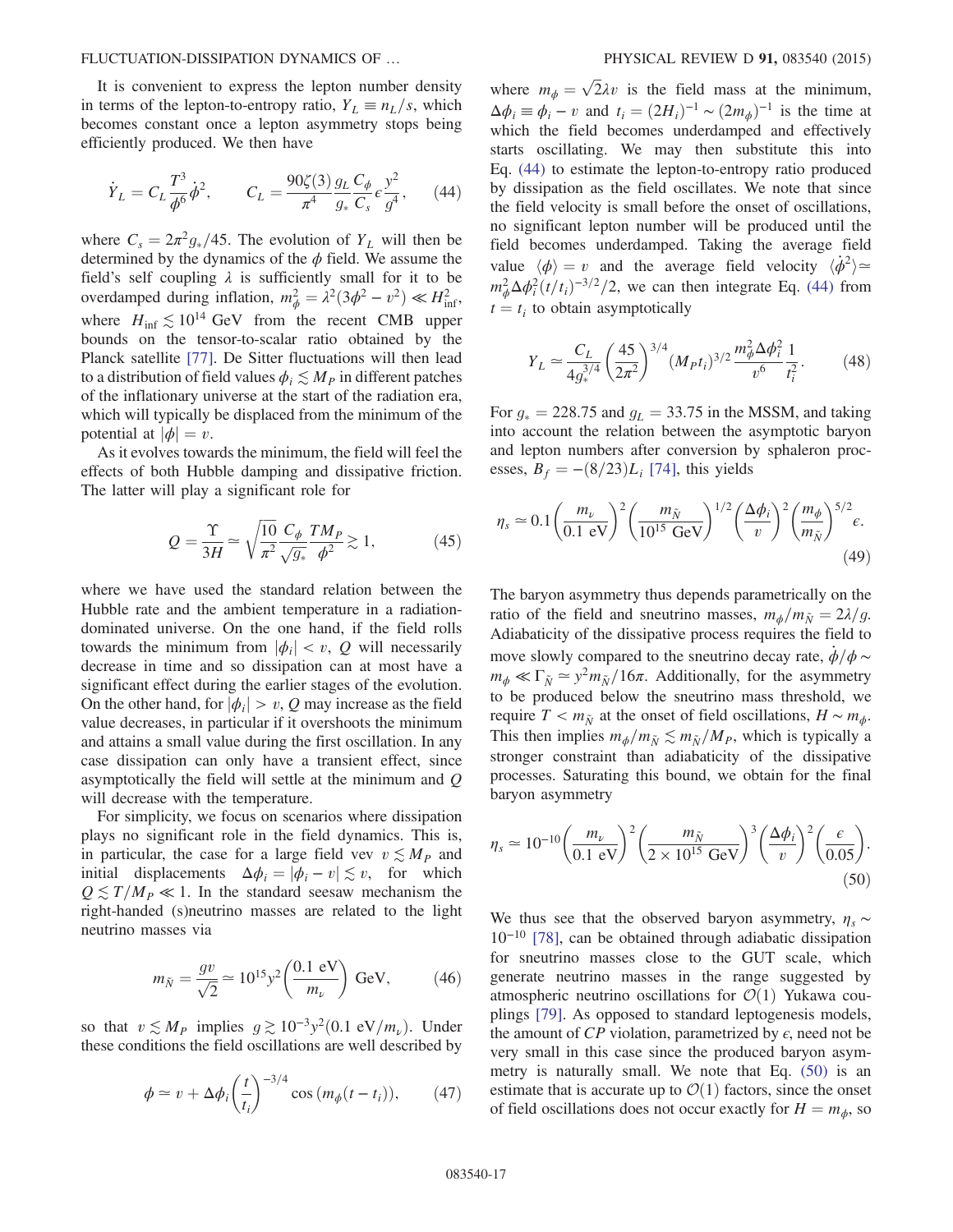SAM BARTRUM, ARJUN BERERA, AND JOÃO G. ROSA PHYSICAL REVIEW D 91, 083540 (2015)

<span id="page-18-0"></span>

FIG. 7 (color online). Numerical results for the evolution of the field  $\phi$  and the baryon asymmetry  $\eta_s = n_B/s$ , starting from a field value below the minimum at  $v = 10^{18}$  GeV. The quartic self coupling  $\lambda = 1 \times 10^{-8}$ ,  $2 \times 10^{-8}$ ,  $4 \times 10^{-8}$  for the blue, black and green curves, respectively. We have taken  $g = 10^{-3}$ ,  $y = 3$  and  $\varepsilon = 1/64\pi$  in all cases. Time is given in Planck units.

<span id="page-18-1"></span>

FIG. 8 (color online). Numerical results for the evolution of the field  $\phi$  and the baryon asymmetry  $\eta_s = n_B/s$ , starting from a field value above the minimum at  $v = M_p$ . The quartic self coupling  $\lambda = 1 \times 10^{-7}$ ,  $2 \times 10^{-7}$ ,  $4 \times 10^{-7}$  for the blue, black and green curves, respectively. We have taken  $g = 10^{-3}$ ,  $y = 3$  and  $\epsilon = 1/64\pi$  in all cases. Time is given in Planck units.

the above values for the masses should be taken only as reference values.

The exact value of the produced asymmetry can be computed numerically, and in Figs. [7](#page-18-0) and [8](#page-18-1) we give examples for the numerical evolution of the field  $\phi$  and the asymmetry  $n_B/s$  in the regime considered above, for different values of the field mass parametrized by the self coupling  $\lambda$ . In all examples shown, dissipation has a subdominant effect on the field evolution, as discussed above, and its main effect is the production of a baryon asymmetry. We have checked in all cases that the adiabatic condition is satisfied and that the temperature is below the sneutrino mass threshold at the onset of field oscillations.

We thus conclude that the produced asymmetry can have a range of values both below and above the observational window. Most of the lepton number is produced in the first few oscillations of the field, where the field velocity, and hence the dissipative lepton source, is larger, with the lepton-to-entropy ratio stabilizing within a few oscillation periods.

We note that, even though the adiabatic dissipation coefficient decreases with the temperature, and hence becomes negligible at late times, the full dissipation coefficient includes a zero-temperature part that corresponds to the standard decay width for an oscillating field [\[67\]](#page-22-31). This corresponds in the present scenario to the fourbody decay of the  $\phi$  field into Higgs and slepton pairs mediated by virtual right-handed sneutrinos, since the latter's on-shell production is kinematically forbidden. As shown in [\[67\],](#page-22-31) this contribution is suppressed by  $(m_\phi/T)^3$ , as well as numerical factors, with respect to the adiabatic component. We may thus safely neglect this contribution in computing the lepton asymmetry, which is produced when  $m_{\phi} \sim H \ll T$ , bearing nevertheless in mind that this will lead to the decay of the  $\phi$  field after it becomes nonrelativistic at late times.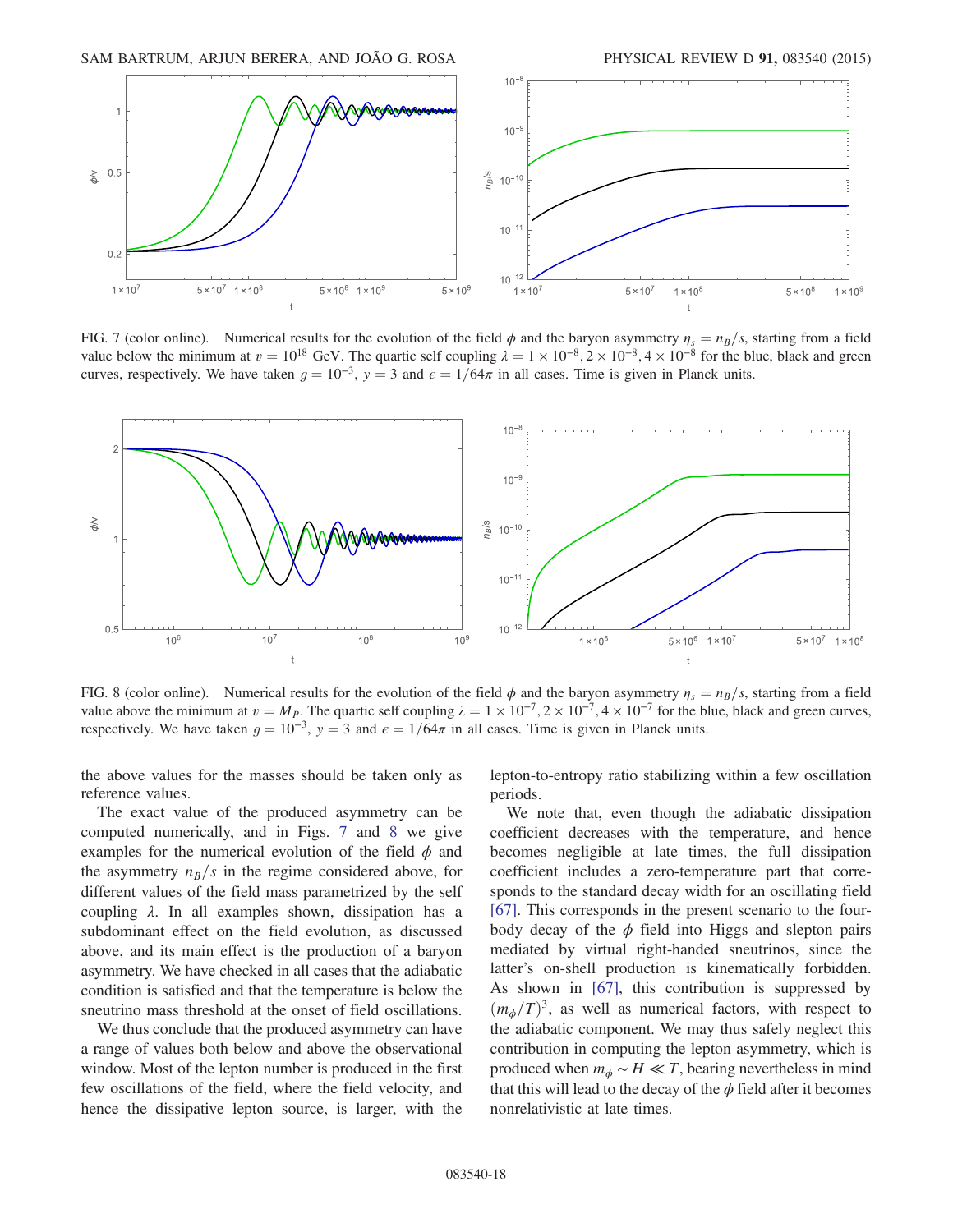In the particular model of leptogenesis that we have considered, a lepton (and hence baryon) asymmetry is produced by the dynamical evolution of a scalar SM singlet that determines the Majorana mass of right-handed (s) neutrinos. This is, however, a much more general result and dissipative baryogenesis should occur in any scenario where fields whose decay violates the B/L and C, CP symmetries are coupled to (and acquire mass from) a dynamical scalar field, including e.g. the  $SU(5)$  model considered in Sec. [II](#page-3-0). Depending on the field masses and couplings, the observed baryon asymmetry may be entirely produced by off-shell dissipative effects, with no need for temperatures above the B-violating field mass threshold. This may then avoid symmetry restoration in the early Universe and the production of dangerous thermal relics during the associated phase transitions. In addition, dissipative baryogenesis generically yields potentially observable signatures, as we describe below.

#### C. Isocurvature perturbations

As obtained above, the baryon asymmetry that results from dissipative processes will depend on the initial field displacement from the true minimum of its potential. If, as we assumed earlier, the field is light during inflation, we then expect superhorizon quantum fluctuations  $\langle \delta \phi_i^2 \rangle =$  $(H_{\text{inf}}/2\pi)^2$  in the initial field value. These will then result in fluctuations in the final baryon-to-entropy ratio and hence baryon isocurvature modes that can be tested with CMB observations.

This is also a feature of the warm baryogenesis scenario during (warm) inflation [\[35\],](#page-22-9) where both inflaton and temperature fluctuations generate baryon isocurvature modes. The main difference to the case analyzed in this work resides, first, in the fact that the field responsible for producing the baryon asymmetry never dominates the energy balance in the Universe. Consequently, the resulting baryon isocurvature modes will be uncorrelated with the main (adiabatic) curvature perturbations sourced by the inflaton. Second, the baryon asymmetry is produced at the onset of field oscillations rather than in a slow-roll regime. Since this occurs when  $H \sim m_{\phi}$ , fluctuations in the ambient temperature will only delay or expedite the production of the baryon asymmetry, but they do not change its final value. From Eq. [\(50\),](#page-17-1) we have that

$$
S_B = \frac{\delta \eta_s}{\eta_s} = 2 \frac{\delta \phi_i}{\Delta \phi_i},\tag{51}
$$

such that we can write the relative contribution of uncorrelated baryon isocurvature modes to the CMB spectrum as

$$
B_B^2 = \frac{S_B^2}{P_\zeta^2} \simeq \frac{r}{2} \left(\frac{M_p}{\Delta \phi_i}\right)^2,\tag{52}
$$

where  $P_{\zeta}^2 \approx 2 \times 10^{-9}$  is the amplitude of the adiabatic curvature perturbation spectrum [\[77\]](#page-23-2) and  $r$  is the tensorto-scalar ratio. This gives a contribution to the total matter isocurvature power spectrum that is suppressed by the relative abundance of baryons  $(\Omega_b/\Omega_m)^2 B_B^2 \approx 0.03 B_B^2$ . From the constraints posed by the Planck satellite on uncorrelated cold dark matter (CDM) isocurvature modes with a scale invariant spectrum at a comoving wave number  $k_{\text{low}} = 0.002 \text{ Mpc}^{-1}$  [\[77\],](#page-23-2) we deduce the bound  $B_B \lesssim 1.03$ . The result above satisfies this bound for initial field displacements:

$$
\Delta \phi_i > 0.68 \sqrt{r} M_P. \tag{53}
$$

If the tensor-to-scalar ratio is close to the current upper bound  $r \lesssim 0.1$  [\[77\]](#page-23-2), this requires field displacements  $\Delta \phi_i \gtrsim 0.2 M_P$ . Although the value of the baryon asymmetry does not depend directly on the actual value of the field displacement, but rather on the ratio  $\Delta \phi_i/v$ , we have seen above that the observed baryon asymmetry can be entirely produced by off-shell dissipative effects for  $\Delta \phi_i \sim v \sim M_P$ . The bound above is thus consistent with the generation of the observed baryon asymmetry. On the other hand, low-scale inflationary models with  $r \ll 0.1$ are consistent with initial field displacements parametrically below the Planck scale.

We note, however, that in supergravity models scalar fields may acquire masses parametrically close to the Hubble scale during inflation, and hence be driven to a local minimum that does not necessarily coincide with the low-energy global minimum [\[80\]](#page-23-6). In this case dissipation may also produce a baryon/lepton asymmetry as the field rolls towards the true minimum after inflation, although field masses of the order of the Hubble scale may somewhat change the dynamics. In these scenarios there will be, however, no significant field fluctuations on superhorizon scales, which makes them less appealing from the observational point of view.

Evidence for baryon isocurvature modes will nevertheless constitute a strong hint for dissipative baryogenesis, which is thus a testable mechanism. In addition, the particular case of dissipative leptogenesis considered above can be related to low-energy neutrino phenomenology, thus yielding two independent potential ways of probing the production of a baryon asymmetry.

# V. CONCLUSION

<span id="page-19-0"></span>Scalar fields are ubiquitous in the best-motivated extensions of the standard model of particle physics and their dynamics has in most cases a very significant cosmological impact. Since they generically interact with other matter and gauge degrees of freedom, dissipative effects are a crucial feature determining how scalar fields evolve in the cosmological heat bath. This leads to additional friction,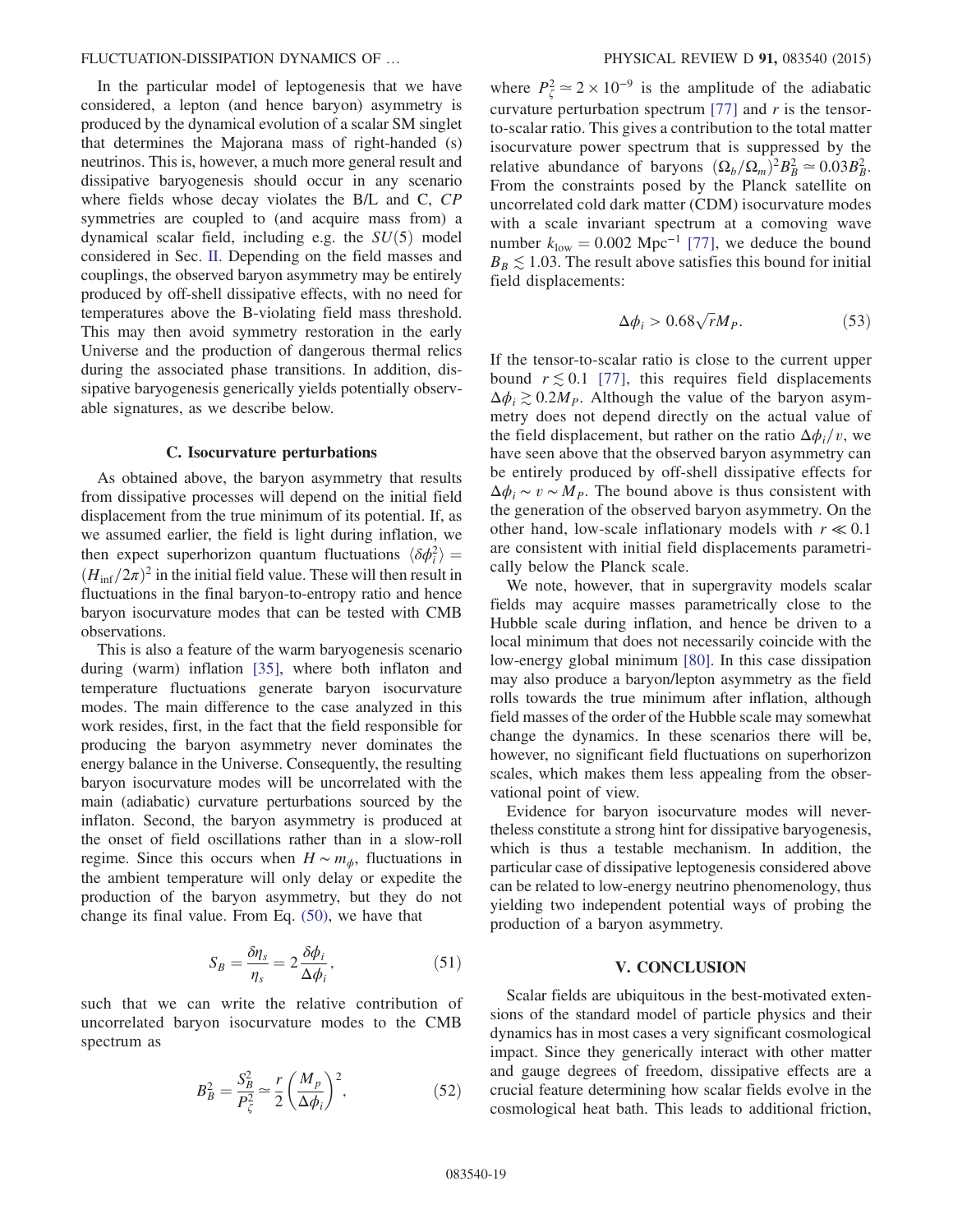entropy production and scalar field fluctuations. These effects are, in the leading adiabatic approximation, fully encoded in a single dissipation coefficient, which can be computed from the fundamental Lagrangian defining the properties and interactions of a given scalar field.

The study of dissipative effects has so far been mostly restricted to the early period of inflation, where dissipation may, in fact, completely change the inflaton dynamics and the associated generation of primordial curvature perturbations [22–[33\].](#page-22-7) More recently, a few studies have also begun to explore the importance of dissipation in the dynamics of reheating after inflation [\[46,81](#page-22-17)–84], assuming it proceeds from a supercooled stage where dissipative dynamics plays a negligible role, and also in the dynamics of a curvaton field [\[85\]](#page-23-7).

It was the purpose of this work to set the stage for a much broader exploration of dissipative dynamics in the evolution of cosmological scalar fields, which in many cases only begins in the radiation-dominated era once the Hubble expansion rate and the ambient temperature have decreased sufficiently. A scalar field will typically find itself displaced from the absolute minimum of its effective potential after inflation and, in evolving towards it, the field will necessarily dissipate part of its energy into the ambient heat bath. Dissipation is thus, in particular, an inherent part of the process of spontaneous symmetry breaking and can modify the dynamics of the several phase transitions that may have occurred in the early cosmic history. The evaporation of a Bose condensate may also lead to an effective friction term along the lines suggested in [\[86\]](#page-23-8).

A natural starting point for our study was to compute, for the first time, the dissipation coefficient inherent to different scalar fields in particle physics models of the early Universe, which we hope will be useful for future studies. We have, in particular, considered the electroweak Higgs field(s) in the SM and its minimal supersymmetric extension, the scalar singlet yielding the  $\mu$  term in the NMSSM, the adjoint Higgs direction breaking the GUT  $SU(5)$  group to the SM, and a SM singlet giving a Majorana mass to right-handed neutrinos [embedded e.g. in  $SO(10)$ ]. For a given dynamical scalar, the dissipation coefficient takes different forms depending on the properties of the fields it is coupled to, namely their mass, spin, multiplicity and coupling constants. Dissipation proceeds generically through the excitation and decay of these fields and the associated coefficient takes different forms depending on whether on-shell or off-shell excitation is dominant. Note, for example, that while on-shell modes resonantly enhance dissipation, their occupation numbers become Boltzmann suppressed at temperatures below their mass threshold and virtual modes then yield the dominant contribution. Generically, dissipation coefficients depend both on the field value and the ambient temperature, thus constituting dynamical quantities.

We then proceeded to explore the dynamical impact of dissipative effects by solving the Langevin-like equation that determines the evolution of a cosmological scalar field, Eq. [\(1\),](#page-4-1) in different scenarios. In this work we have focused mainly on the effects of dissipation and entropy production, although we have also briefly discussed the importance of the dissipative noise term, which we plan to explore in more detail in a future work. This term will be crucial, for example, in the initial stages of a cosmic phase transition, randomly kicking the associated Higgs field away from the unstable symmetric point. Fluctuation-dissipation will then play an important role in the formation of topological defects and also potentially in sourcing cosmic magnetic fields. There are various works in the literature which make statistical arguments for the distribution of seed magnetic domains. In a related context, statistical arguments are made on the initial distribution of a scalar field, such as in examining the initial condition problem of inflation [\[87](#page-23-9)–89]. The Langevin-like Eq. [\(1\)](#page-4-1) provides a dynamical equation from which such distributions can be calculated rather than just argued statistically.

The friction effects associated with dissipation will slow down a field's evolution towards the minimum of its potential and damp the amplitude of its oscillations about the minimum. This will prolong a cosmic phase transition, potentially even completely overdamping the associated Higgs field. One interesting outcome of our analysis is the possibility of dissipation keeping the field in a slow-roll regime close to the symmetric value, such that it drives a late period of warm inflation. This may last for a few efolds, which may be sufficient to dilute dangerous thermal relics such as gravitinos or GUT monopoles formed at earlier stages. In fact, a period of thermal inflation above the critical temperature and a period of (dissipative) warm inflation below the critical temperature can occur within the same phase transition. Although they have a similar dilution effect, these two periods have inherently different field dynamics, as well as fluctuations, and we hope in the future to investigate more closely their potentially distinct observational impact in the CMB and/or matter power spectrum.

We have also observed that a slow-roll period typically ends with a Higgs field falling fast towards the symmetrybreaking minimum, in the process producing a significant amount of entropy. We have thus concluded that, even if the field does not become dominant during the slow-roll phase, a parametric dilution of unwanted relics will still occur as a combined result of this entropy production and enhancement of the expansion rate during the phase transition.

In this work, we have also shown that, even if dissipation does not significantly enhance friction or entropy production, it may nevertheless lead to a small but nevertheless crucial effect—the generation of a cosmological baryon asymmetry. This occurs due to the out-of-equilibrium nature of dissipative processes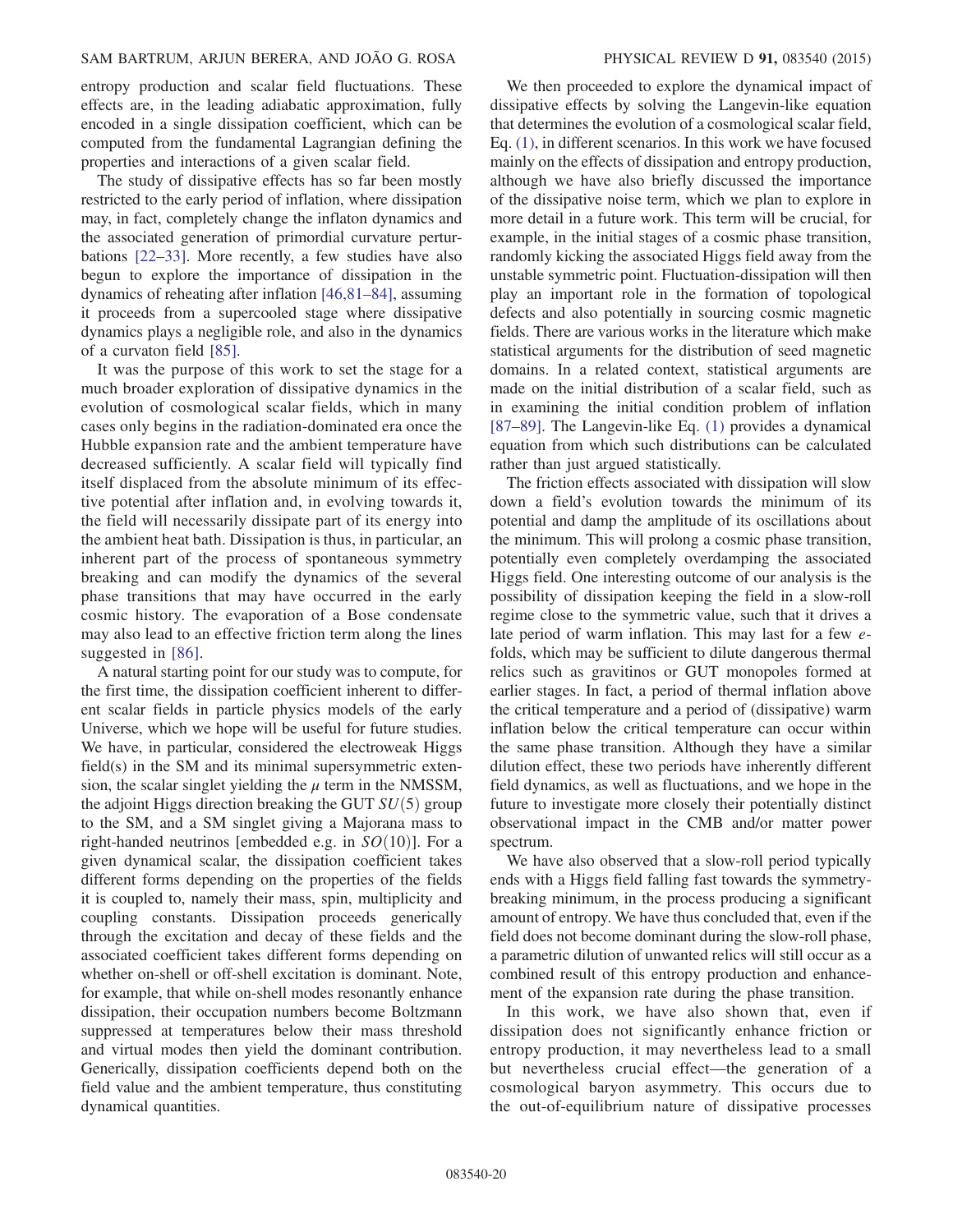when B-/L- and C-/CP-violating interactions are involved. We have explicitly shown that the observed baryon asymmetry can be generated in a scenario of dissipative leptogenesis, where a SM scalar singlet giving a Majorana mass to right-handed (s)neutrinos excites the latter while rolling towards the minimum of its potential. This can occur at temperatures below the right-handed (s) neutrino mass threshold, with dissipation dominantly exciting virtual modes. We expect this to be a generic feature, also found earlier in the context of warm baryogenesis during inflation [\[35\],](#page-22-9) such that it is possible to produce the observed baryon asymmetry while avoiding symmetry restoration and subsequent production of topological defects. Furthermore, the baryon-to-entropy ratio generated through dissipation is generically field and temperature dependent, thus leading to baryon isocurvature perturbations that may be probed in the near future with CMB observations. If the observed asymmetry is produced by dissipation, we may thus hope to be able to test the violation of fundamental symmetries at high energies.

Our results show that going beyond the leading approximation of noninteracting adiabatic fluids can have a very significant impact in cosmology. Fluctuation-dissipation dynamics is present in any dynamical interacting system and, in particular, we have explicitly shown that this is the case for the SM Higgs field and for many other dynamical scalars present in its extensions. Significant dissipative effects are already a feature of near-equilibrium and near-adiabatic dynamics and thus should motivate further exploration of this topic, not only within this regime but also for more general nonequilibrium cosmological systems.

Up to now cosmology has been very successful in explaining almost all observations through the simple model of a thermalized universe that is expanding. Phase transitions have been added to this picture to reconcile it with unified models of particle physics. There is a need to press beyond this simple picture and look with greater detail at the dynamics in the early Universe. The early Universe is a many-body system with limited initial condition information. A theoretical treatment of it requires a statistical dynamical approach, which can extend on the thermal equilibrium hot big bang model. Phase transitions and other regimes of scalar field evolution in the early Universe have, up to now, only been treated classically. This paper has shown that the extension of this classical treatment leads to fluctuation-dissipation dynamics. In an earlier paper it was shown how fluctuation-dissipation effects would also extend the treatment of the Universe evolution in the general hot big bang regime [\[42\]](#page-22-16). Combined, these papers provide an extended dynamical framework to examine key unsolved problems of the early Universe.

The underlying principle behind both these papers is the same as in the original warm inflation work—that many of the most fundamental quantities measured in cosmology, those associated with some underlying field dynamics, only provide a coarse-grained information about that dynamics and not necessarily about its microphysical properties. This is the concept that separates the warm and cold paradigms of inflation. In cold inflation, the observables such as the index and bispectrum are interpreted to probe precise information about an underlying classical dynamics with quantum fluctuations superposed upon it. The uncertainty in this semiclassical approach is only that associated with the quantum mechanical uncertainty. In contrast warm inflation goes further to a full statistical state where these observables are interpreted to provide only coarse-grained information about the underlying fundamental dynamics. There can be many statistical dynamical realizations of the coarse-grained dynamics. One common feature is the presence of energy fluxes amongst the coarse-grained cells, often related through the underlying dynamics. The fluctuation-dissipation relations examined in this paper are one, perhaps most common, example of such relations, and these can provide observable, testable, consequences.

Several problems in cosmology today need to be approached beyond the semiclassical approximation of thermal equilibrium dynamics, such as the generation of curvature and isocurvature perturbations, baryogenesis, leptogenesis, generation of dark matter, origin of cosmic magnetic fields, initial conditions of phase transitions, and dynamics during a phase transition or scalar field evolution. Adhering to just a thermal, semiclassical dynamical viewpoint of the underlying dynamics in the early Universe can restrict the scope of theoretical investigation that is possible, and can lead to misleading directions of interpretation, such as doing elaborate model building where some simple statistical interpretation could actually bring the predictions in line with observation. This paper has highlighted these points and provided a methodology that can be used for such exploration along with several example applications.

# ACKNOWLEDGMENTS

We thank Rudnei Ramos for useful discussions about this work. S. B. and A. B. are supported by the Science and Technology Facilities Council (United Kingdom). J. G. R. is supported by the FCT Grant No. SFRH/BPD/85969/ 2012 (Portugal), as well as partially supported by Grant No. PTDC/FIS/116625/2010 (Portugal) and the Marie Curie Grant No. NRHEP-295189-FP7-PEOPLE-2011- IRSES. J. G. R. and S. B acknowledge the hospitality of the Higgs Centre for Theoretical Physics of the University of Edinburgh and the Departamento de Física da Universidade de Aveiro during the completion of this work.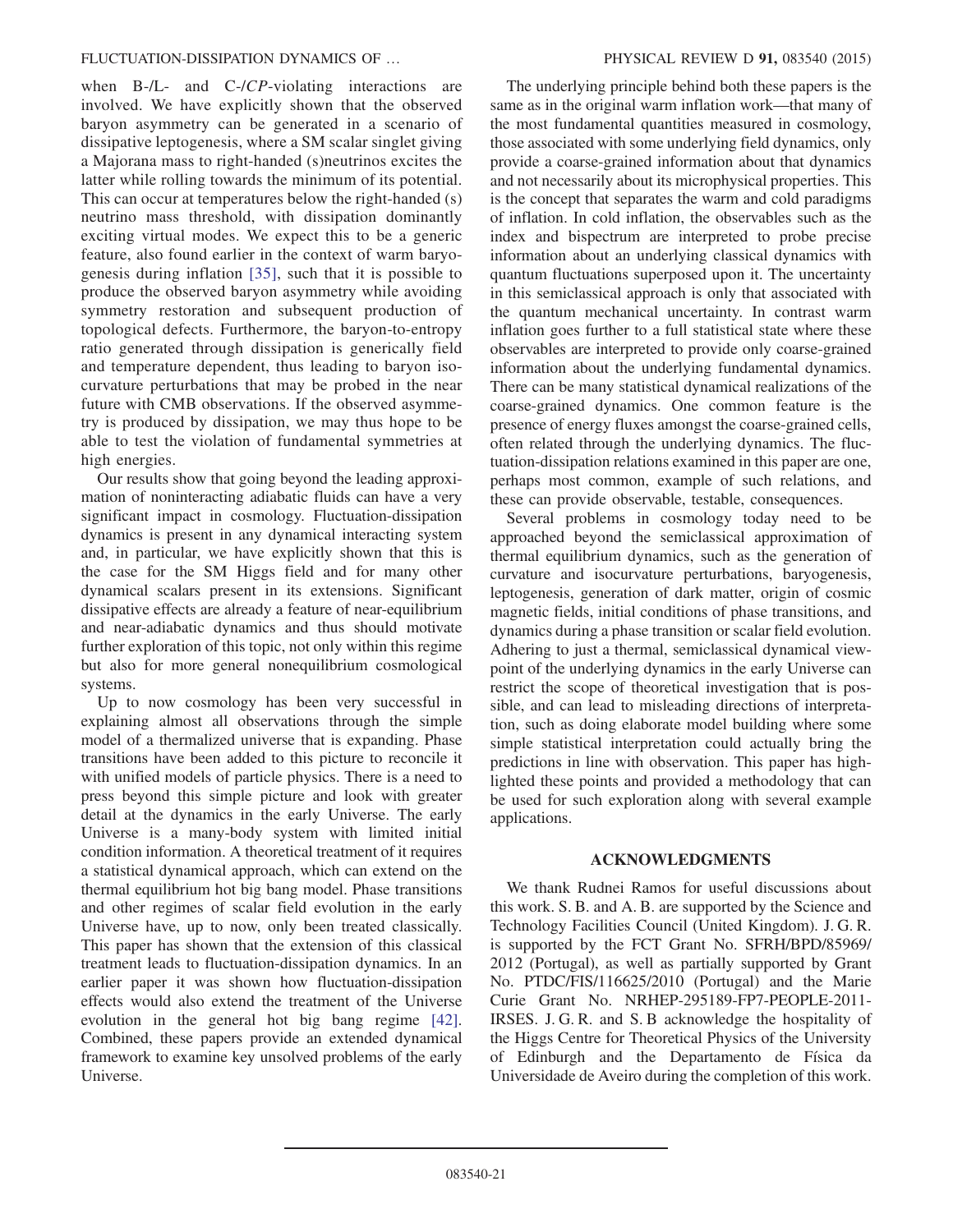#### SAM BARTRUM, ARJUN BERERA, AND JOÃO G. ROSA PHYSICAL REVIEW D 91, 083540 (2015)

- <span id="page-22-0"></span>[1] D. Kirzhnits and A. D. Linde, Ann. Phys. **101**[, 195 \(1976\).](http://dx.doi.org/10.1016/0003-4916(76)90279-7)
- <span id="page-22-1"></span>[2] A. D. Linde, [Rep. Prog. Phys.](http://dx.doi.org/10.1088/0034-4885/42/3/001) **42**, 389 (1979).
- [3] A. D. Linde, Nucl. Phys. **B216**[, 421 \(1983\)](http://dx.doi.org/10.1016/0550-3213(83)90293-6).
- <span id="page-22-2"></span>[4] M. Dine, R. G. Leigh, P. Y. Huet, A. D. Linde, and D. A. Linde, [Phys. Rev. D](http://dx.doi.org/10.1103/PhysRevD.46.550) 46, 550 (1992).
- <span id="page-22-3"></span>[5] T. Vachaspati, [Phys. Lett. B](http://dx.doi.org/10.1016/0370-2693(91)90051-Q) **265**, 258 (1991).
- <span id="page-22-4"></span>[6] H. B. Callen and T. A. Welton, Phys. Rev. 83[, 34 \(1951\).](http://dx.doi.org/10.1103/PhysRev.83.34)
- <span id="page-22-5"></span>[7] J. W. Negele and H. Orland, Quantum Many Particle Systems (Perseus, New York, 1988).
- [8] U. Weiss, Quantum Dissipative Systems, Modern Condensed Matter Physics, 3rd ed. (World Scientific, Singapore, 2008).
- [9] A. Caldeira and A. Leggett, [Ann. Phys. \(N.Y.\)](http://dx.doi.org/10.1016/0003-4916(83)90202-6) 149, 374 [\(1983\).](http://dx.doi.org/10.1016/0003-4916(83)90202-6)
- [10] N. Goldenfeld, Lectures on Phase Transitions and the Renormalization Group (Westview Press, Boulder, 1992).
- <span id="page-22-6"></span>[11] A. Berera, M. Gleiser, and R.O. Ramos, [Phys. Rev. D](http://dx.doi.org/10.1103/PhysRevD.58.123508) 58, [123508 \(1998\).](http://dx.doi.org/10.1103/PhysRevD.58.123508)
- [12] D. Boyanovsky, D. Cormier, H. de Vega, and R. Holman, Phys. Rev. D 55[, 3373 \(1997\).](http://dx.doi.org/10.1103/PhysRevD.55.3373)
- [13] D. Boyanovsky, D. Cormier, H. de Vega, R. Holman, and S. P. Kumar, Phys. Rev. D 57[, 2166 \(1998\).](http://dx.doi.org/10.1103/PhysRevD.57.2166)
- [14] E. Calzetta and B. Hu, Nonequilibrium Quantum Field Theory, Cambridge Monographs on Mathematical Physics (Cambridge University Press, Cambridge, 2008).
- <span id="page-22-12"></span>[15] M. Gleiser and R. O. Ramos, *Phys. Rev. D* **50**[, 2441 \(1994\).](http://dx.doi.org/10.1103/PhysRevD.50.2441)
- [16] I. Lawrie, Phys. Rev. D 67[, 045006 \(2003\)](http://dx.doi.org/10.1103/PhysRevD.67.045006).
- [17] I. Lawrie, Phys. Rev. D 60[, 063510 \(1999\)](http://dx.doi.org/10.1103/PhysRevD.60.063510).
- [18] E. Calzetta and B. Hu, Phys. Rev. D 61[, 025012 \(1999\)](http://dx.doi.org/10.1103/PhysRevD.61.025012).
- [19] A. Ringwald, [Ann. Phys. \(N.Y.\)](http://dx.doi.org/10.1016/S0003-4916(87)80027-1) 177, 129 (1987).
- [20] A. Hosoya and M.-a. Sakagami, [Phys. Rev. D](http://dx.doi.org/10.1103/PhysRevD.29.2228) 29, 2228 [\(1984\).](http://dx.doi.org/10.1103/PhysRevD.29.2228)
- [21] M. Morikawa, Phys. Rev. D 33[, 3607 \(1986\)](http://dx.doi.org/10.1103/PhysRevD.33.3607).
- <span id="page-22-7"></span>[22] S. Bartrum, M. Bastero-Gil, A. Berera, R. Cerezo, R. O. Ramos, and J. G. Rosa, [Phys. Lett. B](http://dx.doi.org/10.1016/j.physletb.2014.03.029) 732, 116 (2014).
- [23] S. Bartrum, A. Berera, and J. G. Rosa, [J. Cosmol. Astropart.](http://dx.doi.org/10.1088/1475-7516/2013/06/025) [Phys. 06 \(2013\) 025.](http://dx.doi.org/10.1088/1475-7516/2013/06/025)
- [24] S. Bartrum, A. Berera, and J. G. Rosa, [Phys. Rev. D](http://dx.doi.org/10.1103/PhysRevD.86.123525) 86, [123525 \(2012\).](http://dx.doi.org/10.1103/PhysRevD.86.123525)
- [25] M. Bastero-Gil, A. Berera, R.O. Ramos, and J.G. Rosa, [J. Cosmol. Astropart. Phys. 10 \(2014\) 053.](http://dx.doi.org/10.1088/1475-7516/2014/10/053)
- [26] A. Berera, [Phys. Rev. Lett.](http://dx.doi.org/10.1103/PhysRevLett.75.3218) 75, 3218 (1995).
- [27] A. Berera, Phys. Rev. D **54**[, 2519 \(1996\)](http://dx.doi.org/10.1103/PhysRevD.54.2519).
- [28] A. Berera, Nucl. Phys. **B585**[, 666 \(2000\)](http://dx.doi.org/10.1016/S0550-3213(00)00411-9).
- [29] L. M. H. Hall, I. G. Moss, and A. Berera, [Phys. Rev. D](http://dx.doi.org/10.1103/PhysRevD.69.083525) 69, [083525 \(2004\).](http://dx.doi.org/10.1103/PhysRevD.69.083525)
- [30] I. G. Moss and C. Xiong, [J. Cosmol. Astropart. Phys. 11](http://dx.doi.org/10.1088/1475-7516/2008/11/023) [\(2008\) 023.](http://dx.doi.org/10.1088/1475-7516/2008/11/023)
- [31] M. Bastero-Gil and A. Berera, [Int. J. Mod. Phys. A](http://dx.doi.org/10.1142/S0217751X09044206) 24, 2207 [\(2009\).](http://dx.doi.org/10.1142/S0217751X09044206)
- [32] A. Berera and R. O. Ramos, [Phys. Lett. B](http://dx.doi.org/10.1016/j.physletb.2003.06.028) **567**, 294 (2003).
- <span id="page-22-13"></span>[33] A. Berera, I. G. Moss, and R. O. Ramos, [Rep. Prog. Phys.](http://dx.doi.org/10.1088/0034-4885/72/2/026901) 72[, 026901 \(2009\).](http://dx.doi.org/10.1088/0034-4885/72/2/026901)
- <span id="page-22-8"></span>[34] X. Calmet and M. Keller, [arXiv:1410.2765.](http://arXiv.org/abs/1410.2765)
- <span id="page-22-9"></span>[35] M. Bastero-Gil, A. Berera, R.O. Ramos, and J.G. Rosa, [Phys. Lett. B](http://dx.doi.org/10.1016/j.physletb.2012.05.032) 712, 425 (2012).
- <span id="page-22-10"></span>[36] S. R. Coleman and E. J. Weinberg, [Phys. Rev. D](http://dx.doi.org/10.1103/PhysRevD.7.1888) 7, 1888 [\(1973\).](http://dx.doi.org/10.1103/PhysRevD.7.1888)
- <span id="page-22-11"></span>[37] R. Kubo, [Rep. Prog. Phys.](http://dx.doi.org/10.1088/0034-4885/29/1/306) **29**, 255 (1966).
- [38] A. Berera and L.-Z. Fang, [Phys. Rev. Lett.](http://dx.doi.org/10.1103/PhysRevLett.74.1912) 74, 1912 (1995).
- [39] A. Berera, I. G. Moss, and R. O. Ramos, [Phys. Rev. D](http://dx.doi.org/10.1103/PhysRevD.76.083520) 76, [083520 \(2007\).](http://dx.doi.org/10.1103/PhysRevD.76.083520)
- [40] Y. Miyamoto, H. Motohashi, T. Suyama, and J. Yokoyama, Phys. Rev. D 89[, 085037 \(2014\)](http://dx.doi.org/10.1103/PhysRevD.89.085037).
- <span id="page-22-24"></span>[41] R. O. Ramos and L. da Silva, [J. Cosmol. Astropart. Phys. 03](http://dx.doi.org/10.1088/1475-7516/2013/03/032) [\(2013\) 032.](http://dx.doi.org/10.1088/1475-7516/2013/03/032)
- <span id="page-22-16"></span>[42] M. Bastero-Gil, A. Berera, I. G. Moss, and R. O. Ramos, [J. Cosmol. Astropart. Phys. 05 \(2014\) 004.](http://dx.doi.org/10.1088/1475-7516/2014/05/004)
- <span id="page-22-14"></span>[43] A. A. Starobinsky, [Lect. Notes Phys.](http://dx.doi.org/10.1007/3-540-16452-9) **246**, 107 (1986).
- <span id="page-22-15"></span>[44] S. Winitzki and A. Vilenkin, Phys. Rev. D 61[, 084008 \(2000\).](http://dx.doi.org/10.1103/PhysRevD.61.084008)
- [45] I. G. Moss and C. Xiong, [arXiv:hep-ph/0603266.](http://arXiv.org/abs/hep-ph/0603266)
- <span id="page-22-17"></span>[46] M. Bastero-Gil, A. Berera, and R. O. Ramos, [J. Cosmol.](http://dx.doi.org/10.1088/1475-7516/2011/09/033) [Astropart. Phys. 09 \(2011\) 033.](http://dx.doi.org/10.1088/1475-7516/2011/09/033)
- <span id="page-22-18"></span>[47] M. Bastero-Gil, A. Berera, R.O. Ramos, and J.G. Rosa, [J. Cosmol. Astropart. Phys. 01 \(2013\) 016.](http://dx.doi.org/10.1088/1475-7516/2013/01/016)
- <span id="page-22-19"></span>[48] D. Satow, Y. Hidaka, and T. Kunihiro, [Phys. Rev. D](http://dx.doi.org/10.1103/PhysRevD.83.045017) 83, [045017 \(2011\).](http://dx.doi.org/10.1103/PhysRevD.83.045017)
- <span id="page-22-20"></span>[49] K. Kamada and J. Yokoyama, [Prog. Theor. Phys.](http://dx.doi.org/10.1143/PTP.122.969) 122, 969 [\(2009\).](http://dx.doi.org/10.1143/PTP.122.969)
- <span id="page-22-21"></span>[50] U. Ellwanger, C. Hugonie, and A. M. Teixeira, [Phys. Rep.](http://dx.doi.org/10.1016/j.physrep.2010.07.001) 496[, 1 \(2010\).](http://dx.doi.org/10.1016/j.physrep.2010.07.001)
- <span id="page-22-22"></span>[51] J. R. Ellis, S. Kelley, and D. V. Nanopoulos, [Phys. Lett. B](http://dx.doi.org/10.1016/0370-2693(91)90980-5) 260[, 131 \(1991\)](http://dx.doi.org/10.1016/0370-2693(91)90980-5).
- [52] C. Giunti, C. Kim, and U. Lee, [Mod. Phys. Lett. A](http://dx.doi.org/10.1142/S0217732391001883) 06, 1745 [\(1991\).](http://dx.doi.org/10.1142/S0217732391001883)
- [53] U. Amaldi, W. de Boer, and H. Furstenau, [Phys. Lett. B](http://dx.doi.org/10.1016/0370-2693(91)91641-8) 260, [447 \(1991\)](http://dx.doi.org/10.1016/0370-2693(91)91641-8).
- [54] P. Langacker and M.-x. Luo, [Phys. Rev. D](http://dx.doi.org/10.1103/PhysRevD.44.817) 44, 817 (1991).
- <span id="page-22-23"></span>[55] G. G. Ross, Grand Unified Theories (Benjamin/Cummings, Reading, USA, 1985).
- <span id="page-22-25"></span>[56] P. Laguna and W. H. Zurek, [Phys. Rev. D](http://dx.doi.org/10.1103/PhysRevD.58.085021) 58, 085021 [\(1998\).](http://dx.doi.org/10.1103/PhysRevD.58.085021)
- [57] G. Stephens, E. Calzetta, B. Hu, and S. Ramsey, [Phys. Rev.](http://dx.doi.org/10.1103/PhysRevD.59.045009) D 59[, 045009 \(1999\)](http://dx.doi.org/10.1103/PhysRevD.59.045009).
- [58] A. Martin and A.-C. Davis, Phys. Rev. D **52**[, 3298 \(1995\).](http://dx.doi.org/10.1103/PhysRevD.52.3298)
- [59] D. Grasso and H. R. Rubinstein, Phys. Rep. 348[, 163 \(2001\).](http://dx.doi.org/10.1016/S0370-1573(00)00110-1)
- <span id="page-22-26"></span>[60] J. Yokoyama and A.D. Linde, [Phys. Rev. D](http://dx.doi.org/10.1103/PhysRevD.60.083509) 60, 083509 [\(1999\).](http://dx.doi.org/10.1103/PhysRevD.60.083509)
- <span id="page-22-27"></span>[61] D. H. Lyth and E. D. Stewart, [Phys. Rev. Lett.](http://dx.doi.org/10.1103/PhysRevLett.75.201) 75, 201 [\(1995\).](http://dx.doi.org/10.1103/PhysRevLett.75.201)
- [62] A. Berera, M. Gleiser, and R. O. Ramos, *[Phys. Rev. Lett.](http://dx.doi.org/10.1103/PhysRevLett.83.264)* 83, [264 \(1999\)](http://dx.doi.org/10.1103/PhysRevLett.83.264).
- <span id="page-22-28"></span>[63] E. W. Kolb and M. S. Turner, Front. Phys. 69, 1 (1990).
- [64] J. Preskill, [Annu. Rev. Nucl. Part. Sci.](http://dx.doi.org/10.1146/annurev.ns.34.120184.002333) 34, 461 (1984).
- <span id="page-22-29"></span>[65] J. Pradler and F.D. Steffen, [Phys. Rev. D](http://dx.doi.org/10.1103/PhysRevD.75.023509) 75, 023509 [\(2007\).](http://dx.doi.org/10.1103/PhysRevD.75.023509)
- <span id="page-22-30"></span>[66] M. Kawasaki, T. Takahashi, and S. Yokoyama, [J. Cosmol.](http://dx.doi.org/10.1088/1475-7516/2009/12/012) [Astropart. Phys. 12 \(2009\) 012.](http://dx.doi.org/10.1088/1475-7516/2009/12/012)
- <span id="page-22-31"></span>[67] I.G. Moss and C.M. Graham, [Phys. Rev. D](http://dx.doi.org/10.1103/PhysRevD.78.123526) 78, 123526 [\(2008\).](http://dx.doi.org/10.1103/PhysRevD.78.123526)
- <span id="page-22-32"></span>[68] A. Sakharov, Pis'ma Zh. Eksp. Teor. Fiz. 5, 32 (1967) [JETP Lett. 5, 24 (1967)].
- <span id="page-22-33"></span>[69] M. Fukugita and T. Yanagida, [Phys. Lett. B](http://dx.doi.org/10.1016/0370-2693(86)91126-3) 174, 45 (1986).
- [70] A. Kusenko, K. Schmitz, and T. T. Yanagida, [arXiv:](http://arXiv.org/abs/1412.2043) [1412.2043.](http://arXiv.org/abs/1412.2043)
- [71] S. Davidson, E. Nardi, and Y. Nir, [Phys. Rep.](http://dx.doi.org/10.1016/j.physrep.2008.06.002) 466, 105 [\(2008\).](http://dx.doi.org/10.1016/j.physrep.2008.06.002)
- [72] A. Kusenko, L. Pearce, and L. Yang, [Phys. Rev. Lett.](http://dx.doi.org/10.1103/PhysRevLett.114.061302) 114, [061302 \(2015\).](http://dx.doi.org/10.1103/PhysRevLett.114.061302)
- [73] M. Luty, [Phys. Rev. D](http://dx.doi.org/10.1103/PhysRevD.45.455) **45**, 455 (1992).